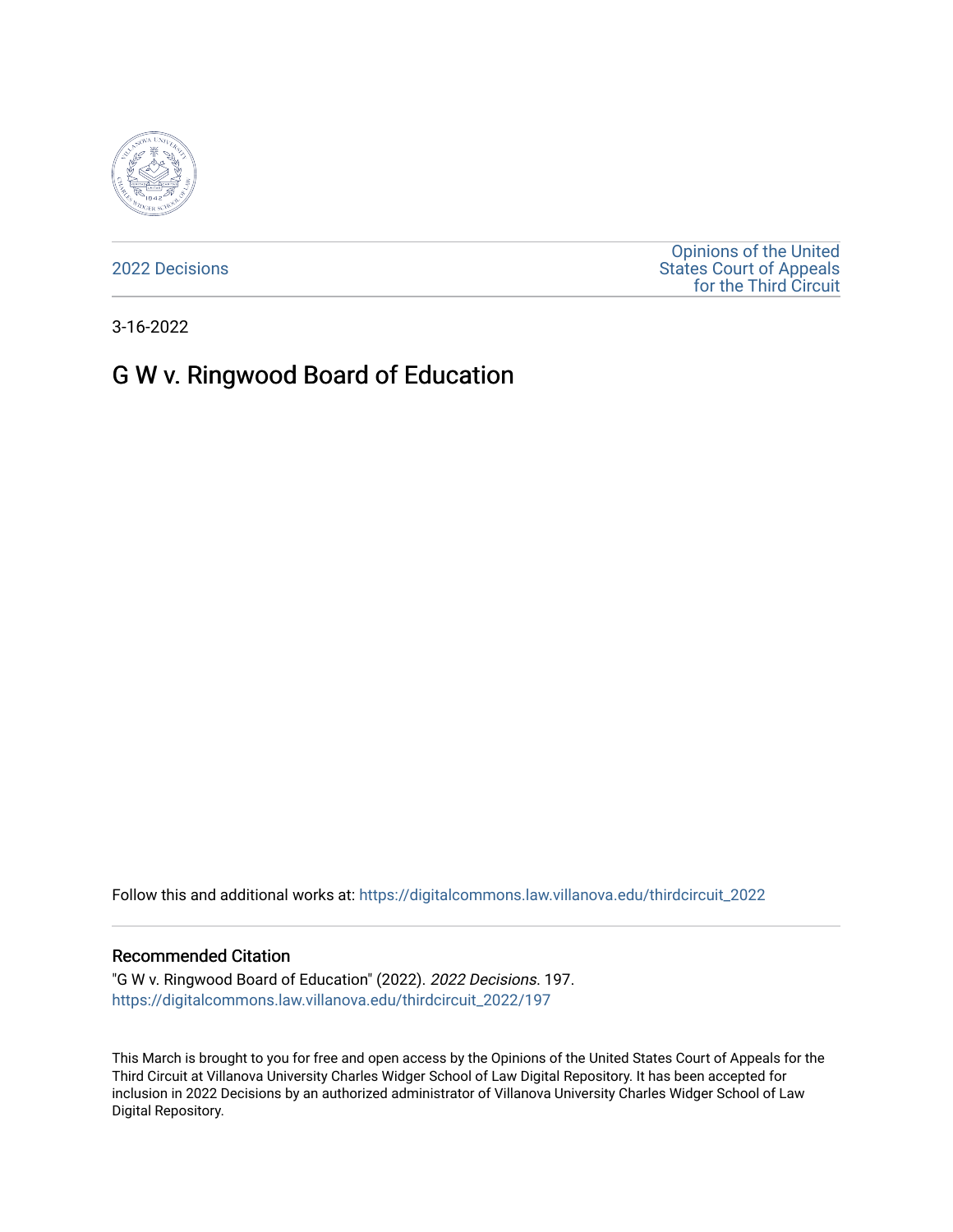#### **PRECEDENTIAL**

### UNITED STATES COURT OF APPEALS FOR THE THIRD CIRCUIT

\_\_\_\_\_\_\_\_\_\_\_\_\_\_

No. 20-3552 \_\_\_\_\_\_\_\_\_\_\_\_\_\_

G. W.; MK. W., Appellants

v.

RINGWOOD BOARD OF EDUCATION \_\_\_\_\_\_\_\_\_\_\_\_\_\_

APPEAL FROM THE UNITED STATES DISTRICT COURT FOR THE DISTRICT OF NEW JERSEY (D.C. Civ. Action No. 2-19-cv-13734) District Judge: Honorable John M. Vazquez

> Argued: October 27, 2021 \_\_\_\_\_\_\_\_\_\_\_\_\_\_

\_\_\_\_\_\_\_\_\_\_\_\_\_\_

Before: GREENAWAY, JR., KRAUSE, and PHIPPS, *Circuit Judges*.

(Opinion Filed: March 16, 2022)

John D. Rue [*ARGUED*]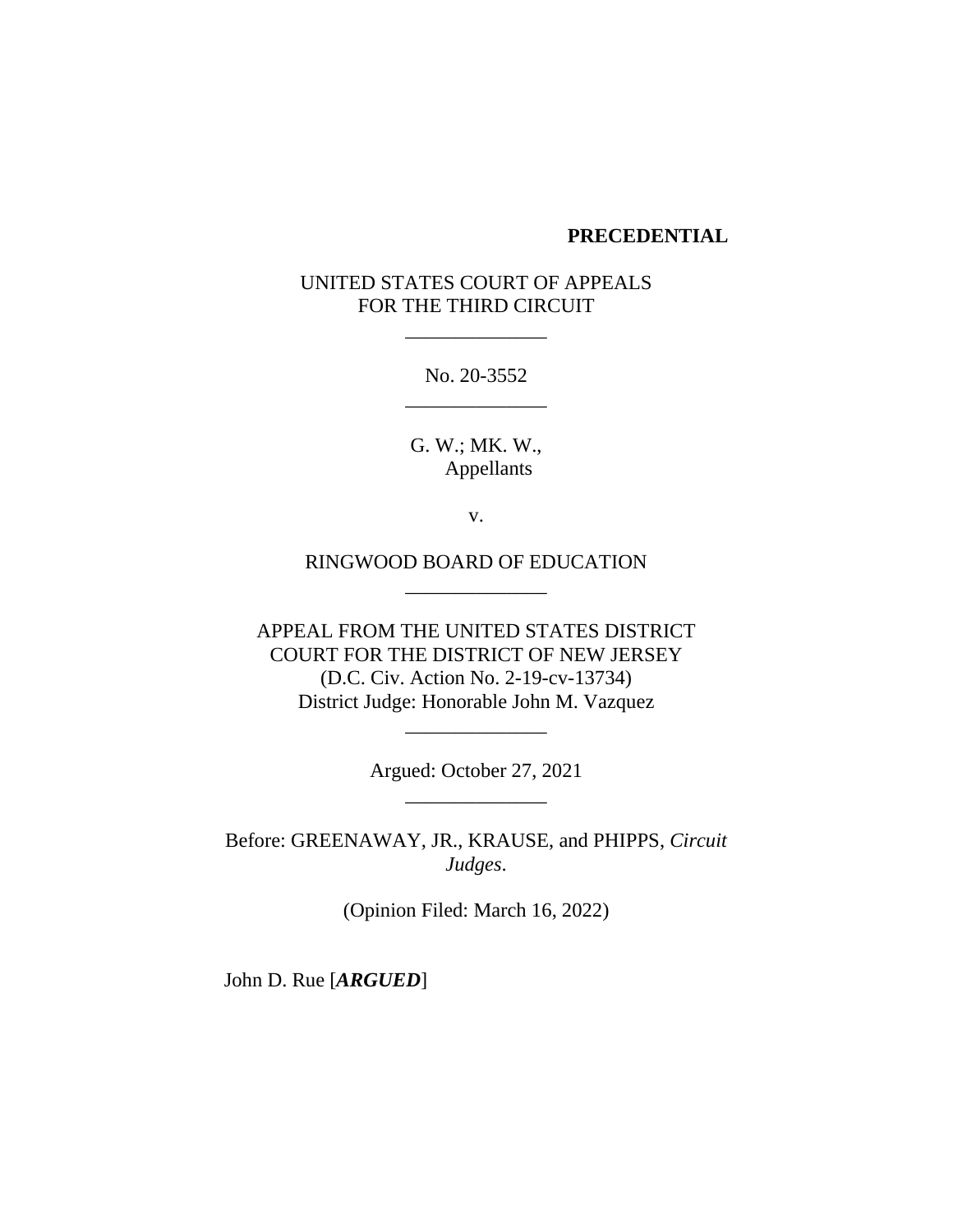John Rue & Associates 40 South Fullerton Avenue Suite 29 Montclair, NJ 07042

Donald A. Soutar Coyle Law Group 55 Madison Avenue Suite 400 Morristown, NJ 07960

Robert C. Thurston Thurston Law Offices 100 Springdale Road A3 PMB 287 Cherry Hill, NJ 08003

*Counsel for Appellants*

Jessika Kleen [*ARGUED*] Machado Law Group 1 Cleveland Place Springfield, NJ 07081

*Counsel for Appellee*

### **OPINION** \_\_\_\_\_\_\_\_\_\_\_\_\_\_

\_\_\_\_\_\_\_\_\_\_\_\_\_\_

GREENAWAY, JR., *Circuit Judge*.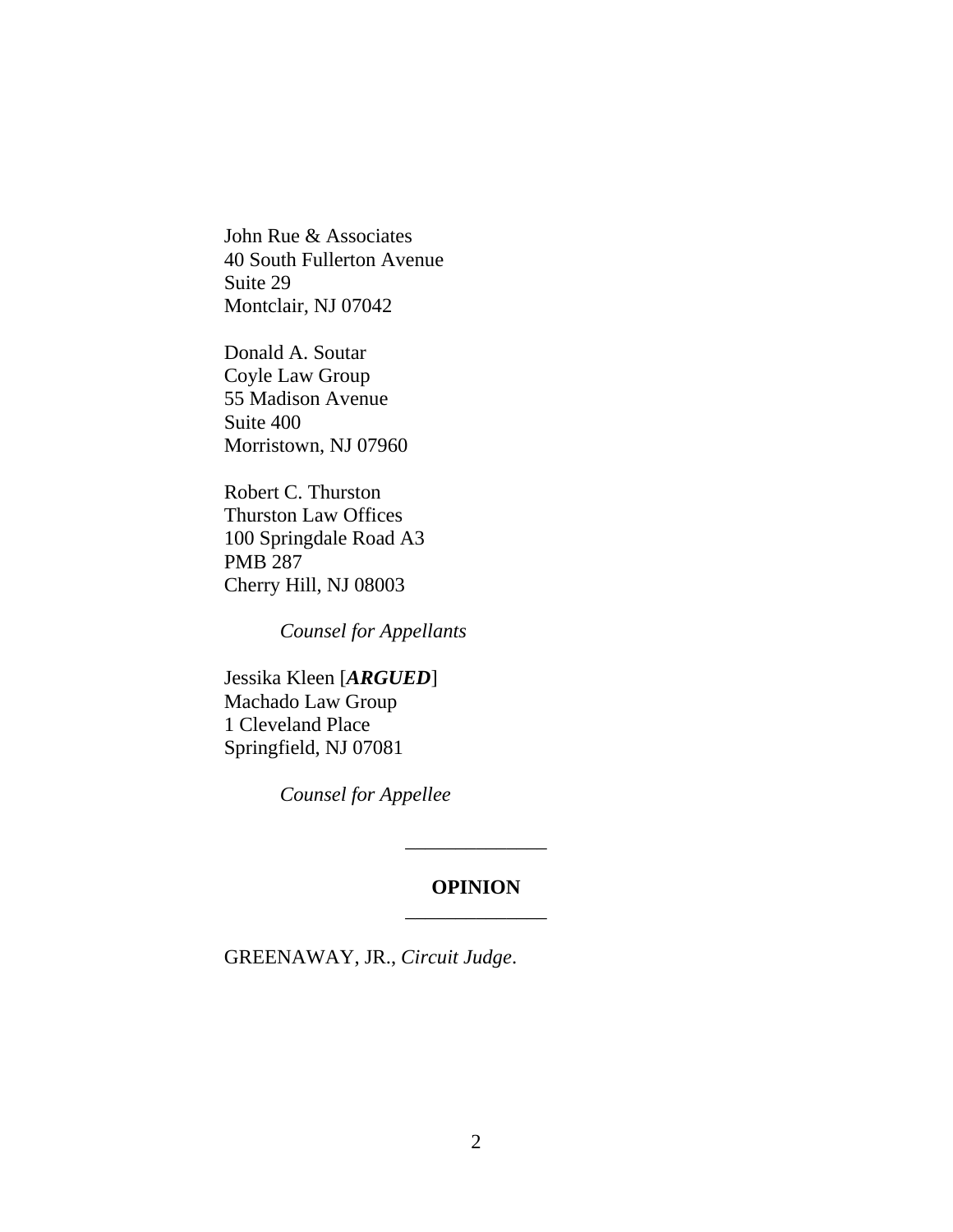The Individuals with Disabilities Education Act ("IDEA") establishes an administrative process to vindicate a student with a disability's right to a free appropriate public education ("FAPE") from his or her school district. That process culminates in a due process hearing wherein an impartial hearing officer, usually an administrative law judge ("ALJ"), considers whether the school district has provided a FAPE. After the hearing, the IDEA envisions entry of an order detailing the ALJ's conclusions. The aggrieved party is then permitted to appeal that administrative determination in a federal district court. In this appeal, we consider whether the entry of a "Decision Approving Settlement" in an IDEA dispute satisfies the jurisdictional prerequisite to an appeal of an administrative IDEA determination pursuant to 20 U.S.C. § 1415(i). We conclude that it does. Accordingly, we will reverse the order of the District Court and remand the matter for consideration of the merits.

### **I. BACKGROUND**

M.W. is a minor child eligible for special education and related services pursuant to the IDEA. Appellants G.W. and Mk. W. are his parents. On August 16, 2018, Appellants filed a Petition for Due Process against appellee Ringwood Board of Education (the "Board") before the Commissioner of Education of the State of New Jersey. On September 17, 2018, the New Jersey Department of Education gave the parties notice that the matter had been transferred to the Office of Administrative Law ("OAL") and a hearing before an ALJ was scheduled for October 4, 2018. After an adjournment, the hearing was rescheduled for May 7, 2019. On May 7, prior to the scheduled hearing time, the ALJ met with counsel for both parties. After conferring with counsel, the ALJ met with G.W.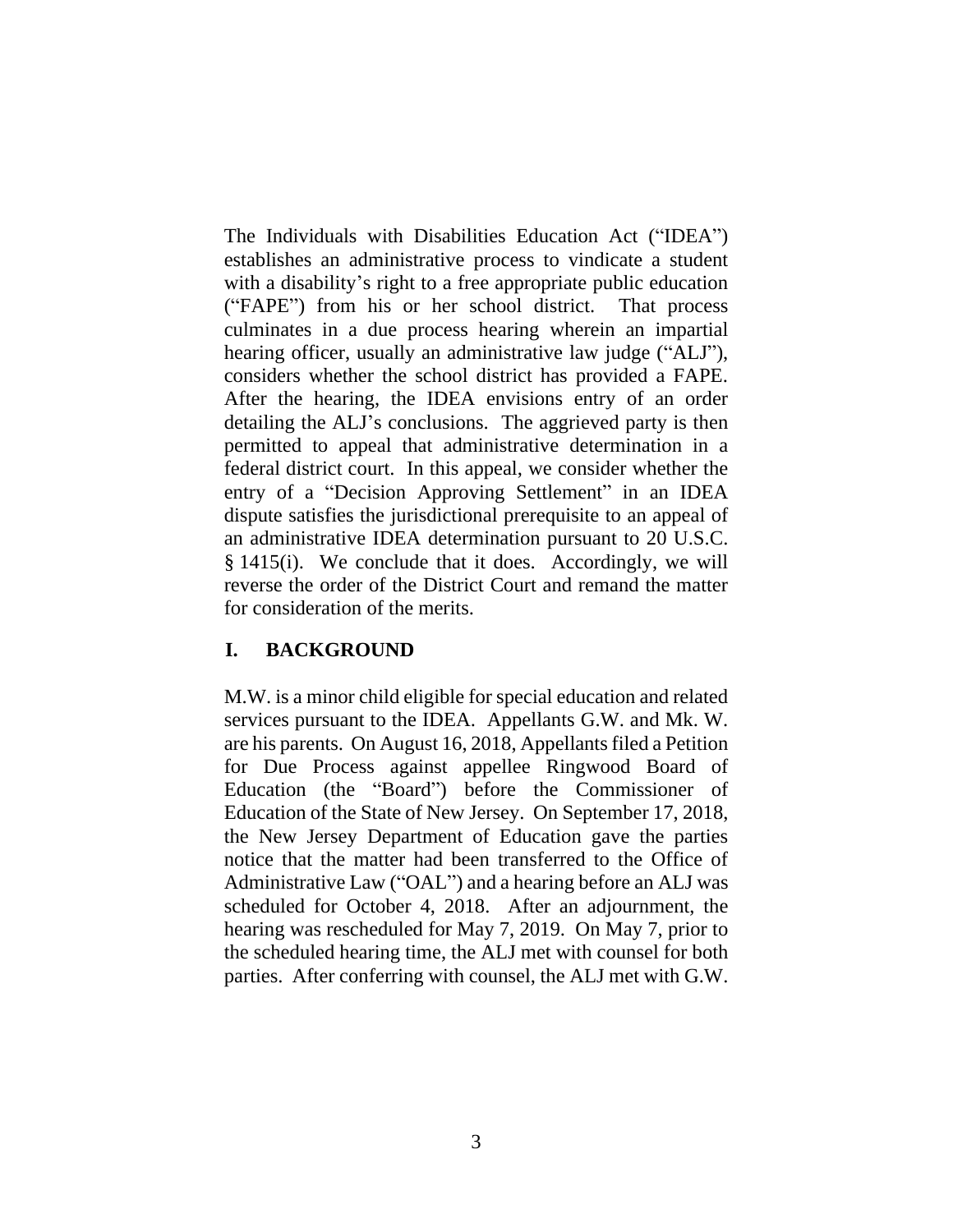and a representative from the Board.<sup>1</sup> The parties purportedly entered into a settlement agreement and the terms of the agreement were read into the record.

In a "Decision Approving Settlement," the ALJ made the following findings:

> 1. The parties have voluntarily agreed to the settlement as evidenced by their signatures or their representatives' signatures on the attached document.

> 2. The settlement fully disposes of all issues in controversy between them and is consistent with the law.

A50-51.

The ALJ also explicitly ordered "that the parties comply with the settlement terms." The settlement agreement, among other things, reflects that the parties would each bear their own fees and costs.

On May 10, 2019, Appellants wrote separately to the Superintendent of Ringwood Public Schools and all members of the Board repudiating the agreement. That same day, Appellants filed a motion before the ALJ to "set aside the settlement."

On June 14, 2019, Appellants filed a complaint in the District Court for the District of New Jersey. The complaint alleged that Appellants did not knowingly and voluntarily enter into the agreement; they sought relief pursuant to the IDEA (Count

<sup>&</sup>lt;sup>1</sup> Only G.W. was present at the hearing date for Appellants.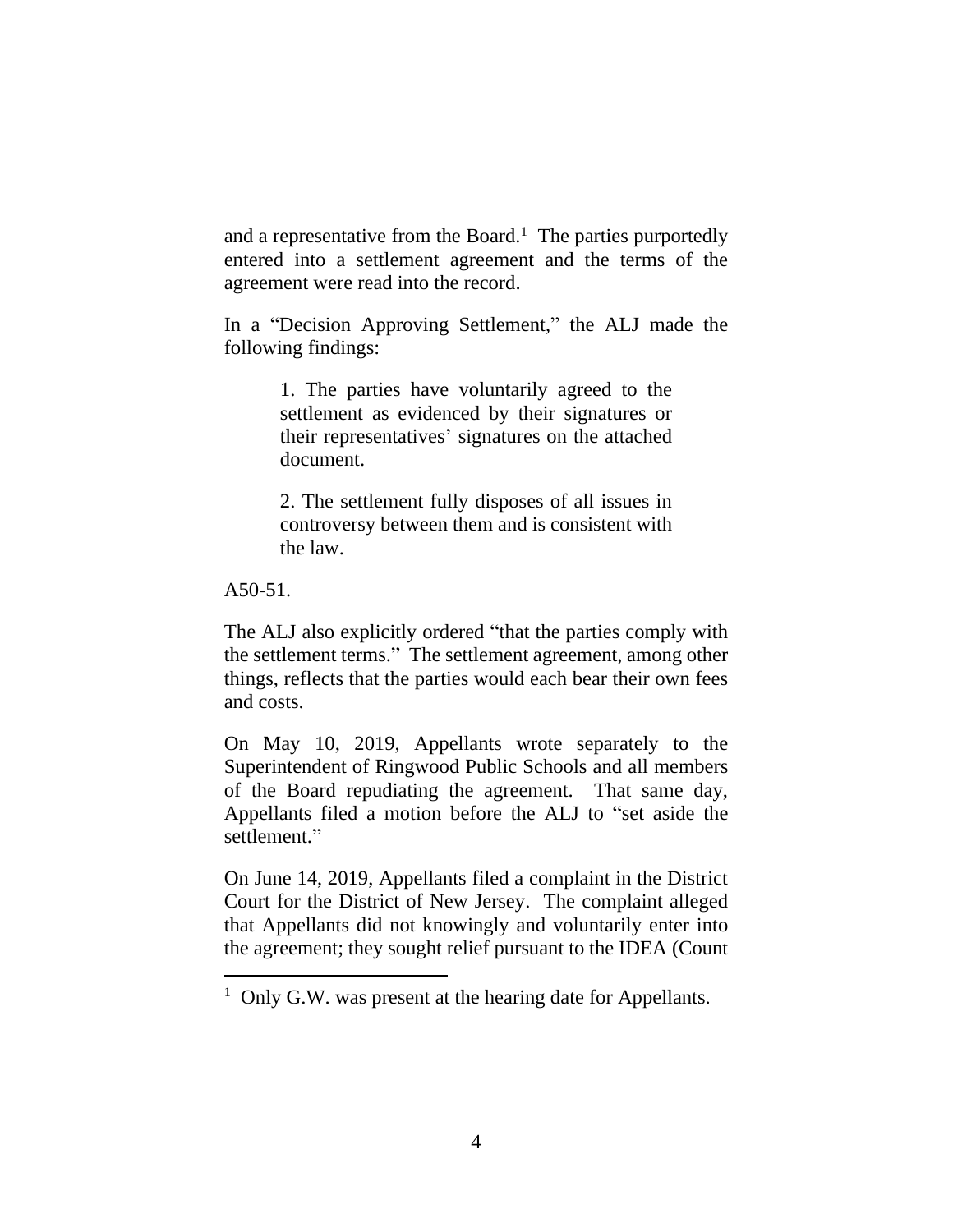One), the New Jersey Declaratory Judgment Act to declare the settlement void (Count Two), and the New Jersey Declaratory Judgment and Civil Rights Acts to declare the attorney fee waiver void (Count Three).

The Board moved to dismiss the complaint. In resolving the motion, the District Court *sua sponte* raised the issue of subject matter jurisdiction. It characterized Plaintiff's complaint as arising out of contract law and questioned whether the ALJ's bare findings that the settlement was entered into voluntarily and resolved all disputes before the OAL satisfied the jurisdictional requirements of the IDEA. Accordingly, the District Court denied the motion to dismiss without prejudice and directed the parties to brief the issue of subject matter jurisdiction.

After the parties briefed the issue, the District Court concluded that it was without jurisdiction. It held that no jurisdiction was conferred by two provisions of the IDEA providing for the enforceability of settlement agreements in the federal courts: 20 U.S.C. § 1415(e), the mediation provision; or §  $1415(f)(1)(B)$ , the resolution session provision. It also held that no jurisdiction attached pursuant to  $\S$  1415(i) because the ALJ's decision was not based on "substantive grounds," as required by § 1415(f). The District Court accordingly dismissed the matter without prejudice for lack of subject matter jurisdiction. Appellants filed this timely appeal.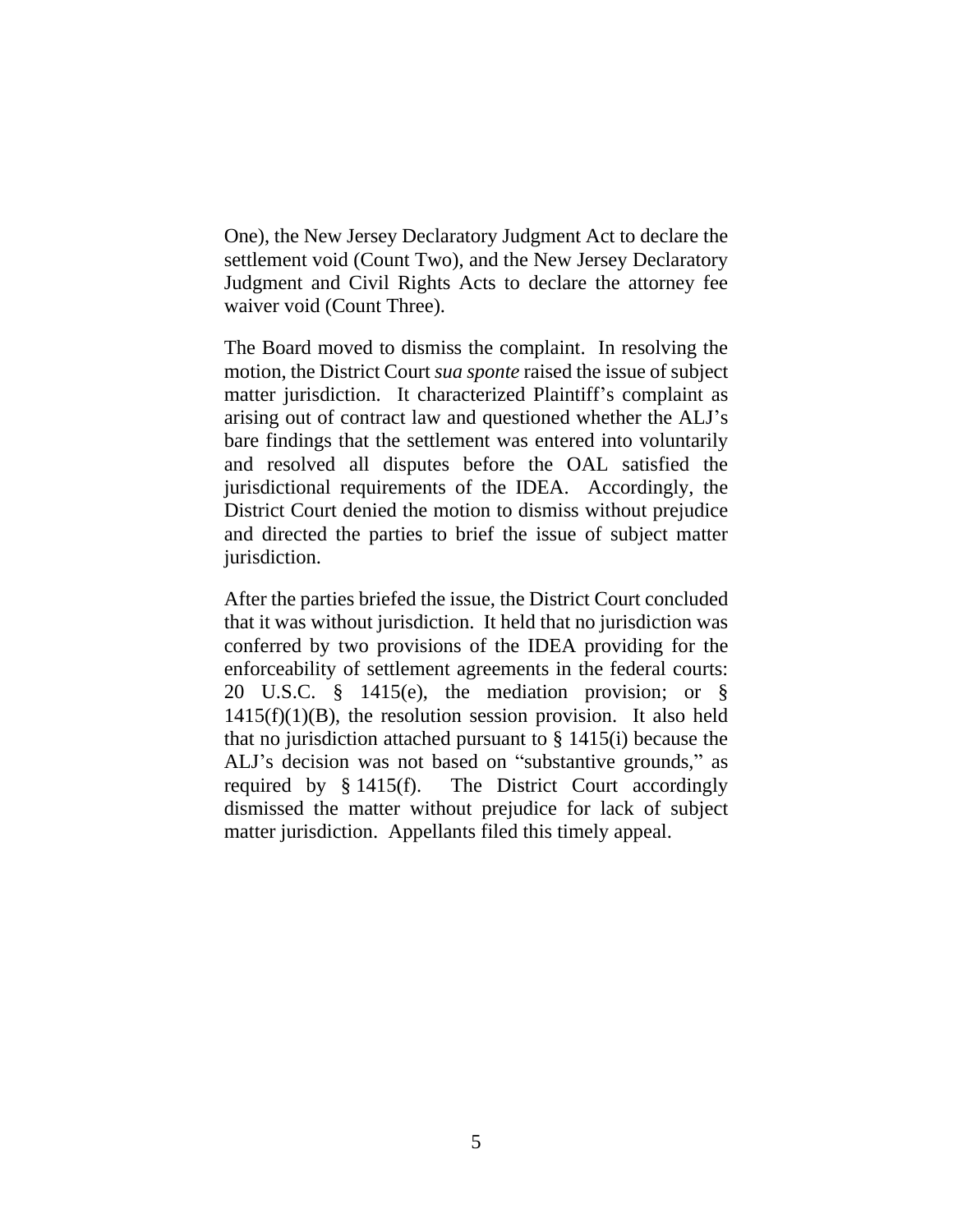## **II. JURISDICTION AND STANDARD OF REVIEW**

This Court has "jurisdiction pursuant to 28 U.S.C. § 1291 over a dismissal for lack of subject matter jurisdiction." *Nichols v. City of Rehoboth Beach*, 836 F.3d 275, 279 (3d Cir. 2016).<sup>2</sup>

"We exercise plenary review over a district court's order dismissing a complaint for lack of subject matter jurisdiction." *Batchelor v. Rose Tree Media Sch. Dist.*, 759 F.3d 266, 271 (3d Cir. 2014) (citing *Taliaferro v. Darby Twp. Zoning Bd.*, 458 F.3d 181, 188 (3d Cir. 2006)). "A challenge to subject matter jurisdiction . . . may be either a facial or a factual attack." *Davis v. Wells Fargo*, 824 F.3d 333, 346 (3d Cir. 2016). This is a facial attack on jurisdiction, "contest[ing] the sufficiency of the pleadings." *Batchelor*, 759 F.3d at 271. This Court thus "review[s] only whether the allegations on the face of the complaint, taken as true, allege facts sufficient to invoke the jurisdiction of the district court." *Id.* (quoting *Taliaferro*, 458 F.3d at 188).

# **III. ANALYSIS**

We begin from the premise that "[f]ederal courts are courts of limited jurisdiction. They possess only that power authorized by Constitution and statute." *Kokkonen v. Guardian Life Ins. Co. of Am.*, 511 U.S. 375, 377 (1994). "It is to be presumed that a cause lies outside this limited jurisdiction and the burden

<sup>&</sup>lt;sup>2</sup> Though the Board argues that the dismissal without prejudice is not an appealable final order, its contention is without merit. *See Nichols*, 836 F.3d at 279; *Batchelor v. Rose Tree Media Sch. Dist.*, 759 F.3d 266, 271 (3d Cir. 2014) ("We have appellate jurisdiction over an appeal from a dismissal for lack of subject matter jurisdiction under 28 U.S.C. § 1291").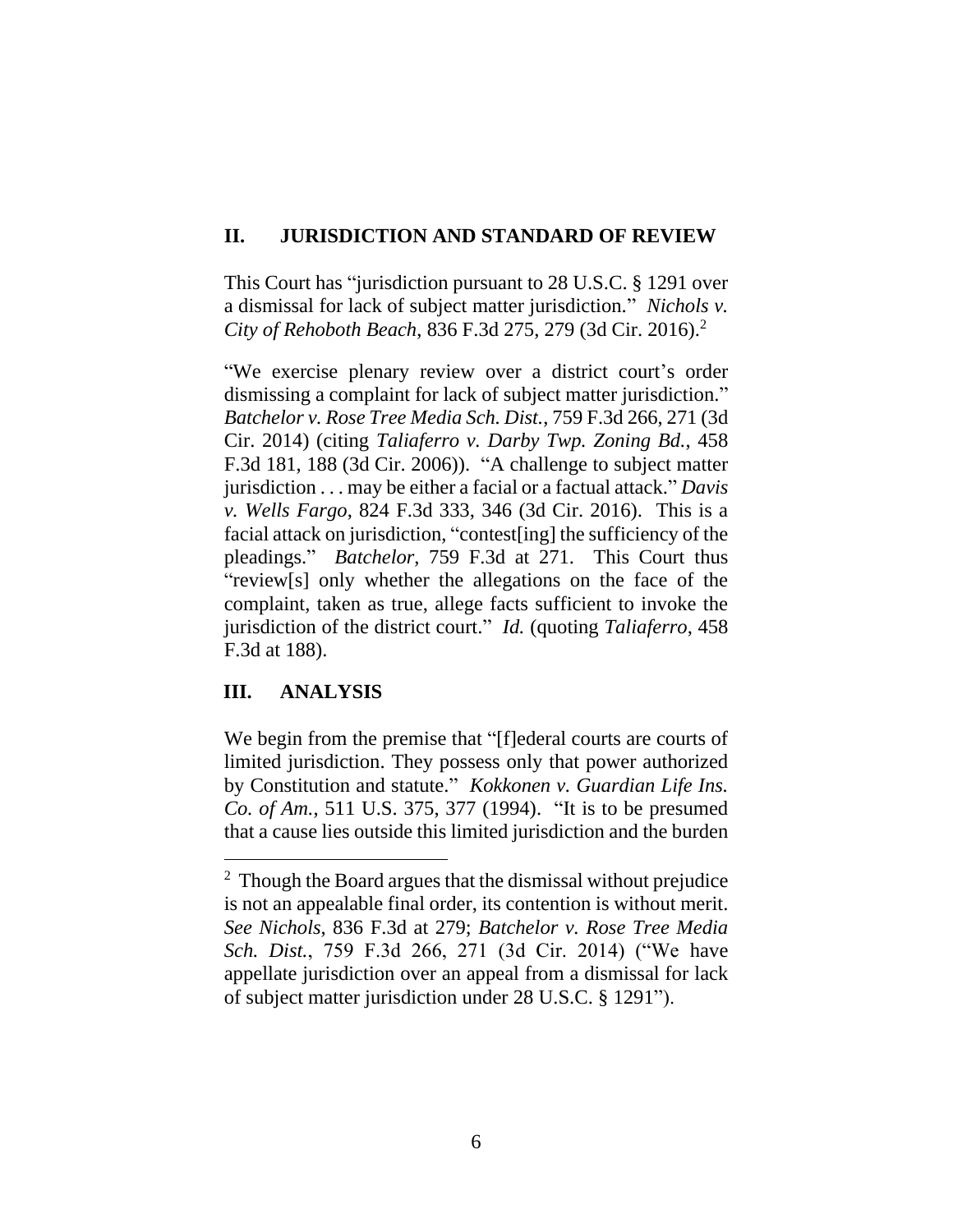of establishing the contrary rests upon the party asserting jurisdiction." *Id.* (citations omitted).

Appellants argue that 20 U.S.C. § 1415(i) confers jurisdiction over Count One of the complaint to the District Court, and that the District Court had supplemental jurisdiction over Counts Two and Three of the complaint pursuant to 28 U.S.C. § 1367. They interpret this Court's decision in *P.N. v. Clementon Bd. of Educ.*, 442 F.3d 848 (3d Cir. 2006), as acknowledging jurisdiction over settlements of administrative matters embodied in an ALJ's consent order. They theorize that the ALJ's incorporation of the terms of the settlement into its final order is a decision on the merits and that the ALJ's direction that the parties comply with the agreement preserves jurisdiction for the District Court. Appellants also argue that the District Court should have exercised general "arising under" jurisdiction pursuant to 28 U.S.C. § 1331 over Count One. They submit that their claim arises out of the IDEA and that the District Court was without discretion to decline jurisdiction.

The Board denies that federal question jurisdiction is invoked by Appellants' claims. The Board submits that the IDEA only empowers federal courts to review settlements arising out of the prescribed mediation process or resolution session in § 1415. It notes that the settlement agreement in this matter was not reached pursuant to either process. It maintains that § 1415(i)(2)(A) can only confer jurisdiction if, after a due process hearing, an aggrieved party seeks review of a hearing officer's findings and decision determining on substantive grounds whether the student received a FAPE. In its view, the colloquy before the ALJ and accompanying order in this case do not meet that standard.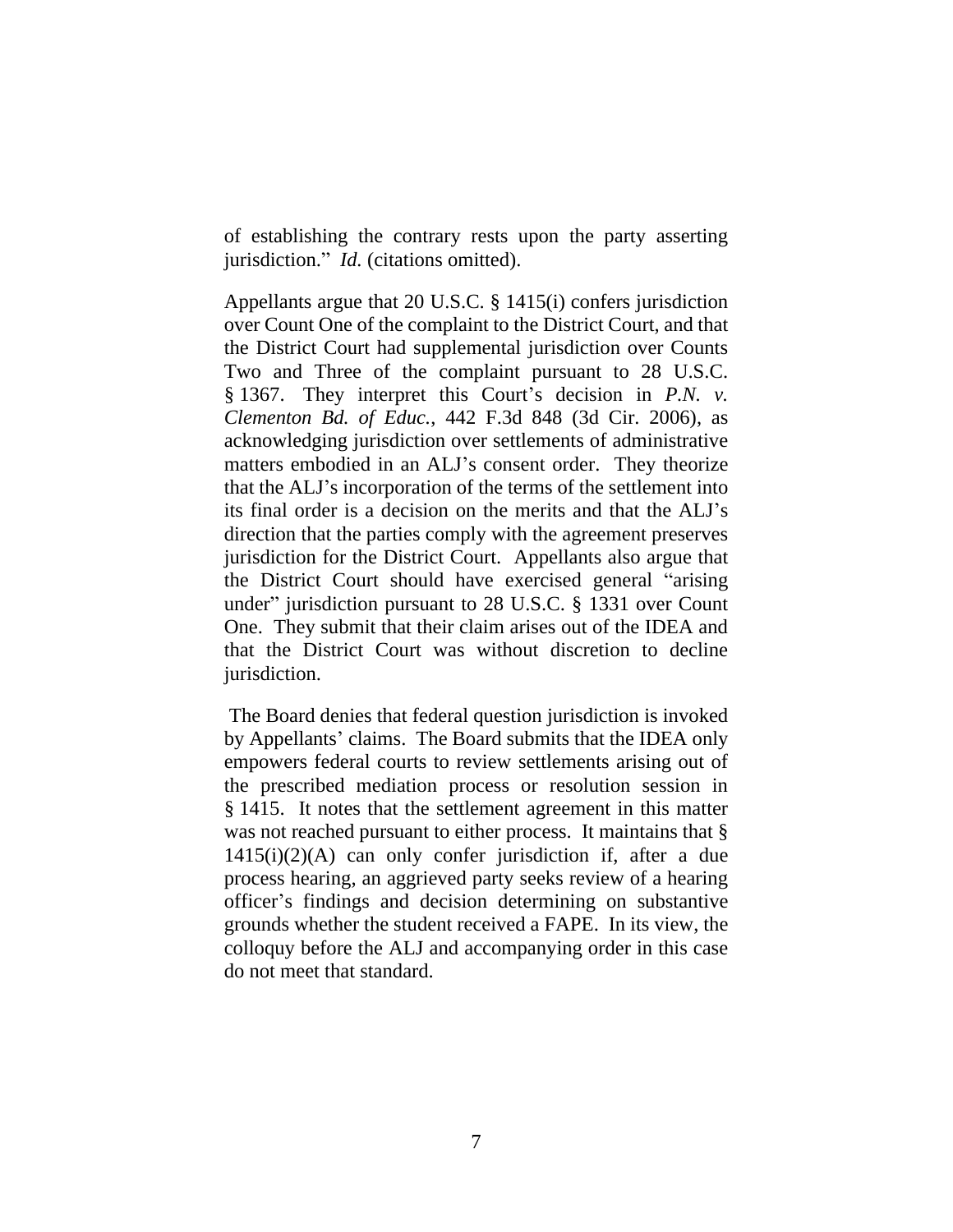## **A. IDEA Statutory Scheme**

Congress enacted the IDEA "to ensure that all children with disabilities have available to them a [FAPE]." *Y.B. v. Howell Twp. Bd. of Educ.*, 4 F.4th 196, 198 (3d Cir 2021) (quoting 20 U.S.C. § 1400(d)(1)(A)). "'The IDEA offers federal funds to States in exchange for a commitment[ ] to furnish' a FAPE 'to all children with certain physical or intellectual disabilities.'" *Id.* (quoting *Fry v. Napoleon Cmty. Schs.*, 137 S. Ct. 743, 748 (2017)) (alteration in original). The IDEA directs States to "implement specified procedural safeguards to ensure children with disabilities and their parents are provided with due process." *Batchelor*, 759 F.3d at 272. "These safeguards, known collectively as the IDEA's administrative process, provide parents with an avenue to file a complaint and to participate in an impartial due process hearing" addressing, among other things, "the provision of a [FAPE] to [their] child." *Id.* (quoting 20 U.S.C. § 1415(b)(6)(A)).

"Following completion of the IDEA's administrative process . . . the IDEA affords '[a]ny party aggrieved by the findings and decisions' made during or pursuant to the impartial due process hearing an opportunity for judicial review." *Id.* (quoting § 1415(i)(2)(A)) (alteration in original). Accordingly, "the IDEA 'confers upon disabled students an enforceable substantive right to public education in participating States.'" *Y.B.*, F.4th at 198 (quoting *Honig v. Doe*, 484 U.S. 305, 310 (1988)).

### **B. Jurisdiction over the Complaint**

Appellants contend that the "Decision Approving Settlement" entered by the ALJ here is an appealable determination arising out of their due process complaint. We agree.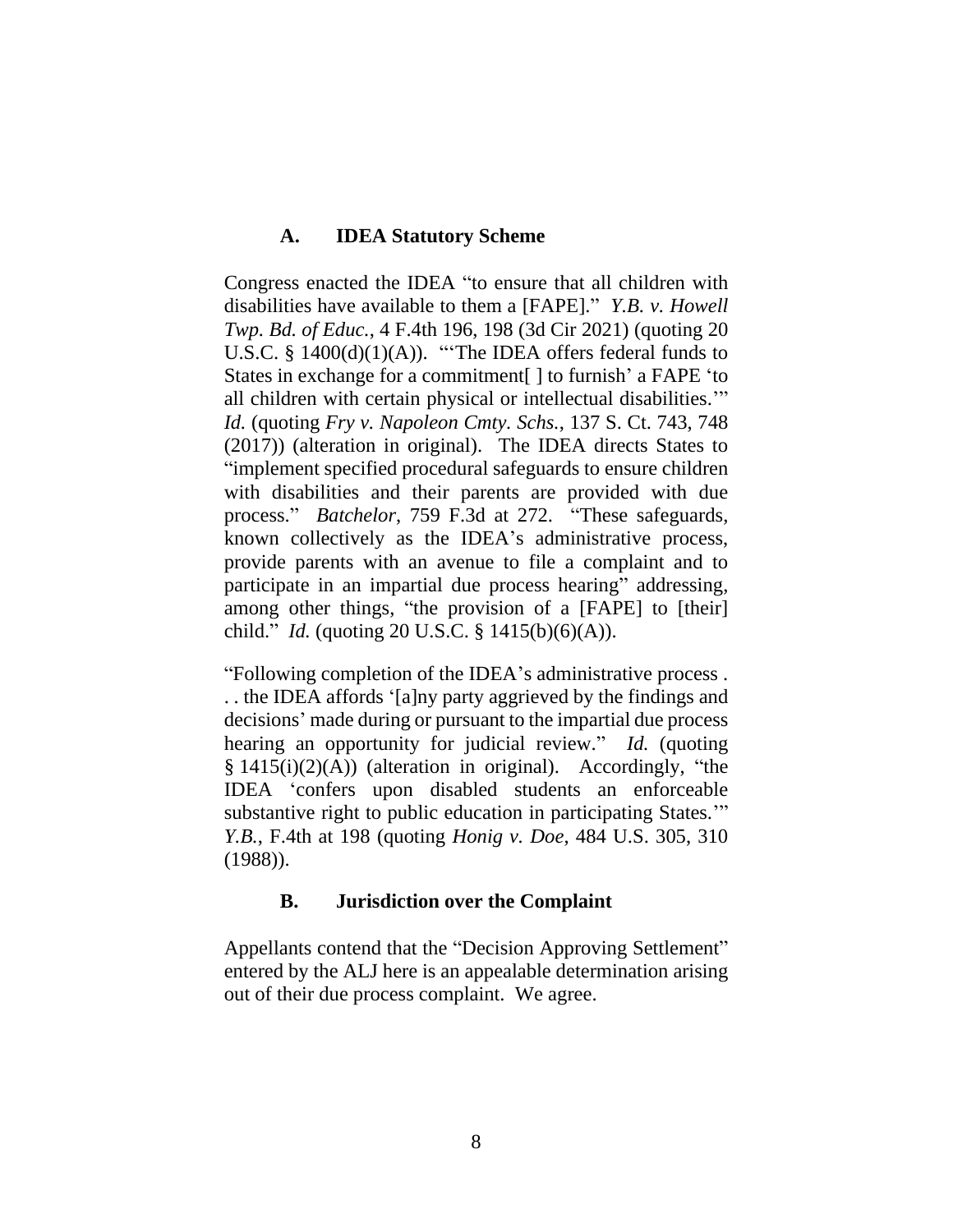The Board submits that perfunctory approval of a settlement agreement does not give rise to a civil action pursuant to the IDEA. It insists that Appellants' action is a request for judicial review of a settlement agreement and that such review is only available for settlement agreements reached in connection with a mediation,  $§ 1415(e)(2)(F)$ , or resolution session,  $§ 1415(f)(1)(B).$ 

However, this mischaracterizes Appellants' complaint.<sup>3</sup> Appellants are challenging the ALJ's order terminating their due process petition. Appellants claim that they did not enter into any settlement agreement purportedly resolving the issues they raised. Whatever the merits of that claim, it must be considered by the District Court. The appropriate inquiry is whether the ALJ correctly determined that the purported settlement agreement warranted entry of a final order in this case. It does not confound jurisdiction that Appellants contend that the ALJ's determination was in error because the purported settlement agreement was invalid as a matter of contract law. 4

<sup>&</sup>lt;sup>3</sup> The dissent also frames the issue as one of the validity of the settlement agreement under state-law contract principles. *See Dissent* at 1. This framing, however, disregards the ALJ's determination that the purported agreement was "consistent" with the IDEA.

<sup>&</sup>lt;sup>4</sup> Our caselaw suggests that the substantive determination of whether a party validly waived their rights pursuant to the IDEA is not governed by ordinary contract principles but rather by a totality-of-the-circumstances analysis. *See W.B. v. Matula*, 67 F.3d 484, 497-98 (3d Cir. 1995), *abrogated in part by A.W. v. Jersey City Pub. Schs.*, 486 F.3d 791, 803 (3d Cir.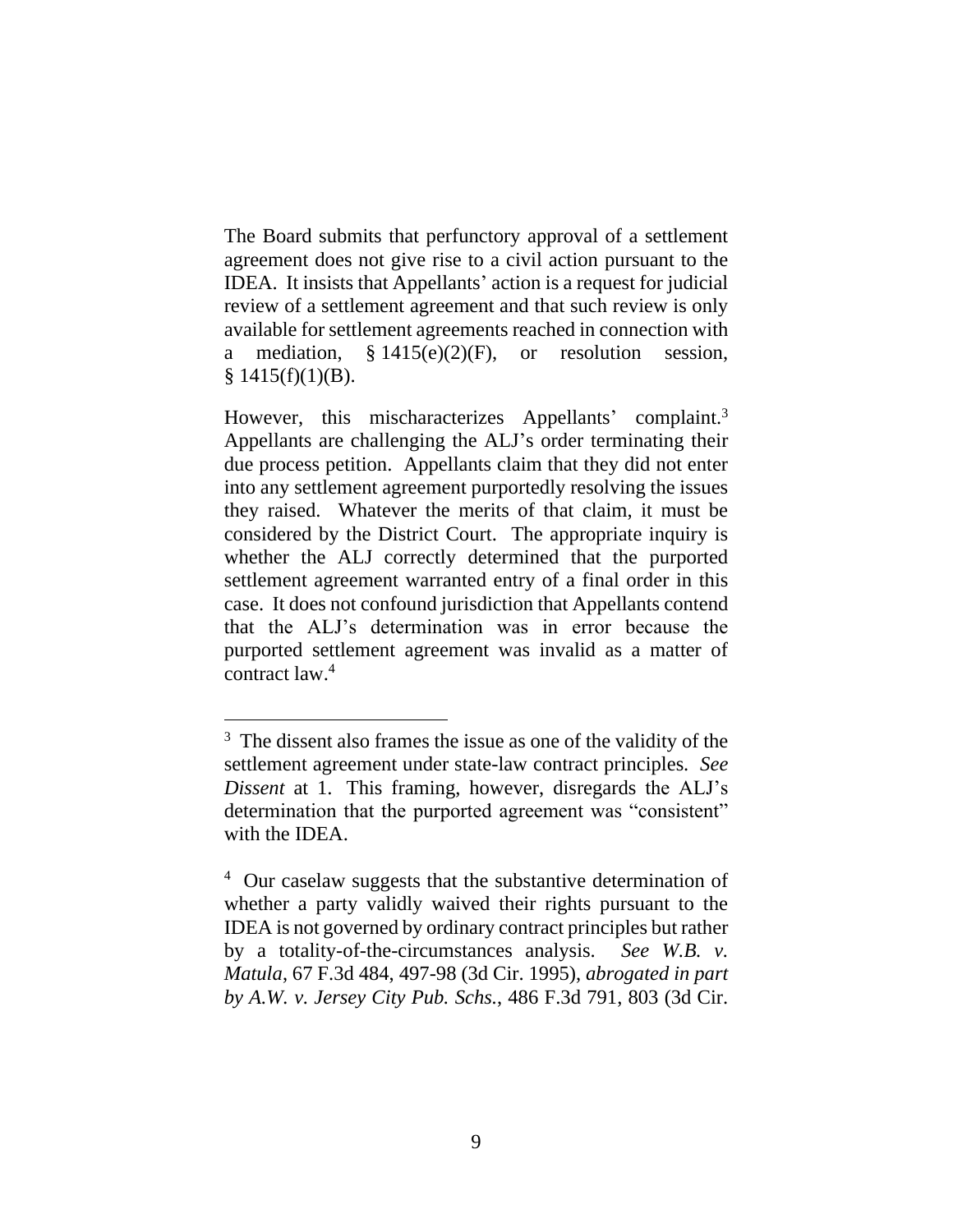The text and structure of the IDEA reflect Congressional intent to permit judicial review of ALJ determinations impacting a student with a disability's substantive rights pursuant to the IDEA. Here, the order itself purports to resolve "all issues in controversy" between the parties on the grounds that "[t]he parties have voluntarily agreed" to resolve the claims in a manner "consistent with the law." A50-51. Additionally, our determination squares with our caselaw permitting enforcement of the substantive terms of a settlement agreement as embodied in an administrative order.

### **i. Section 1415's text**

Congress crafted the IDEA to provide a comprehensive remedial scheme through which district courts may review final administrative determinations. *See A.W. v. Jersey City Pub. Schs.*, 486 F.3d 791, 803 (3d Cir. 2007) (en banc). The Board's position, if adopted by this Court, would substantially limit this remedial scheme by shielding from judicial review a subset of determinations by an ALJ which affect a student's rights under the IDEA. Because this would be contrary to both the text and purpose of the IDEA, we decline to introduce such tension.

Section 1415(i)(2)(A) permits a civil action in state or federal court where the party is challenging a "findings and decision made under subsection (f)." Subsection (f), governing the "[i]mpartial due process hearing," establishes the baseline procedures for due process hearings, including the time and manner in which a complaint may be brought.  $\S 1415(f)(1)(A)$ 

<sup>2007) (</sup>en banc). We need not resolve that issue now. We leave it to the District Court on remand to determine the appropriate test for determining the validity of the waiver.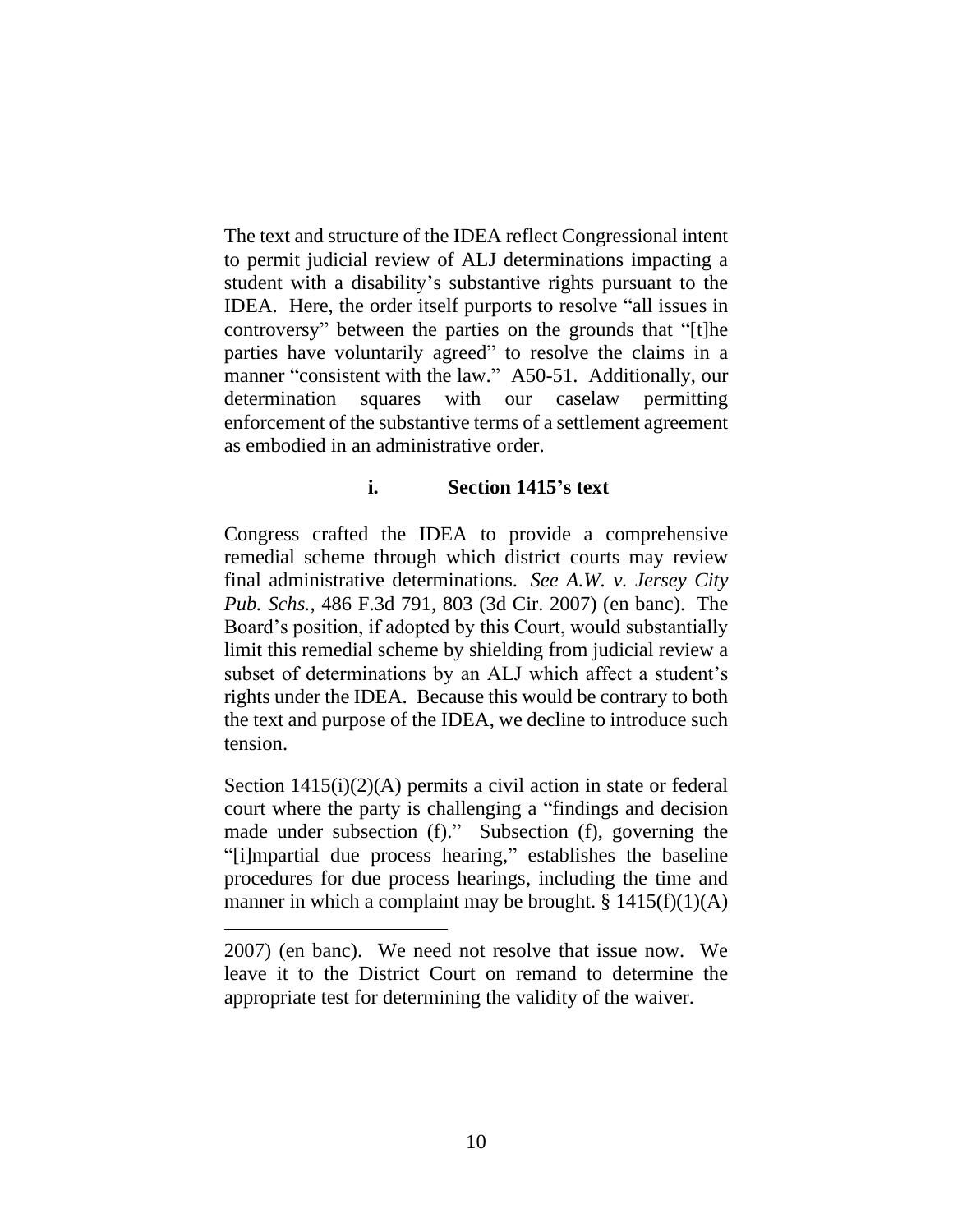and (f)(3)(C); *see also* § 1415(b)(6) and (b)(7). It limits who may preside over the hearing, what issues may be raised at the hearing, and the scope of the hearing officer's decision.  $\S$  $1415(f)(3)$ . It directs that "a decision made by a hearing officer shall be made on substantive grounds based on a determination of whether the child received a [FAPE]."  $\S$  1415(f)(3)(E)(1).

By its own terms, the order appealed to the District Court reflects the ALJ's determination: (1) of what the issues raised in the due process complaint are; (2) that there is an agreement whose terms resolve the issues raised; (3) that the parties mutually assented to that settlement agreement; and (4) that the agreement's material terms comply with the IDEA's mandate that participating school districts provide students with disabilities a FAPE. Clearly, these terms fall within the scope of a decision made on substantive grounds, as required by subsection (f). 20 U.S.C. § 1415(f)(3)(E)(1).

The order also explicitly incorporates the terms of the agreement, which undoubtedly address M.W.'s rights pursuant to the IDEA, namely, the provision of a FAPE. It purports to be "final" and informs the parties that they may appeal pursuant to § 1415(i), demonstrating an understanding that the ALJ's duty to hear Appellants' complaint was discharged. These factors likewise compel a conclusion that the decision approving settlement is an appealable order.<sup>5</sup>

<sup>&</sup>lt;sup>5</sup> The dissent argues that we seek to enlarge Appellants' rights into a netherworld with which we are unfamiliar. *See generally* Dissent. We highlight the characteristics of the order at issue here because they compel a conclusion that the ALJ issued a substantive decision on the matter at hand.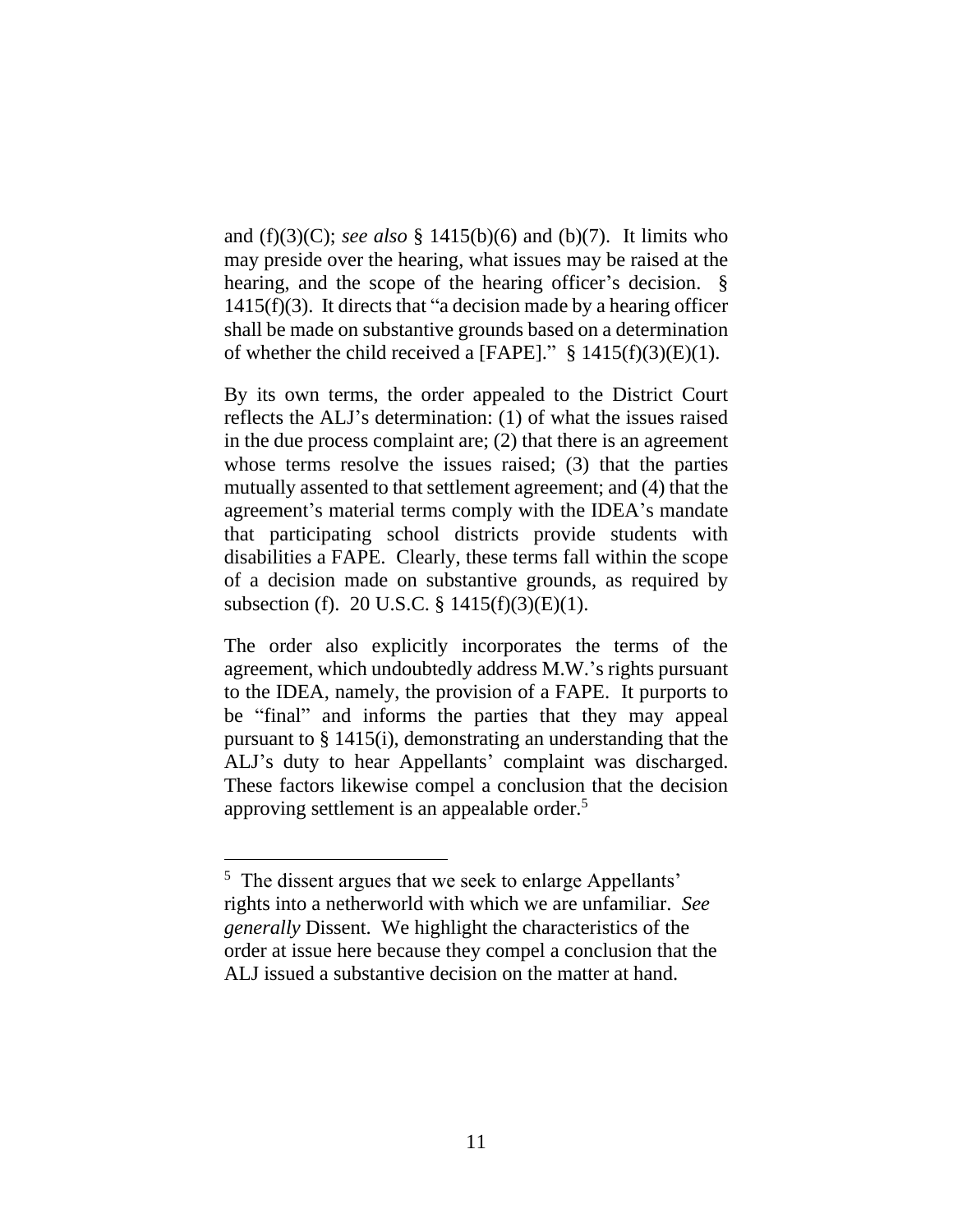Adopting the Board's position would require holding that, to be appealable, any administrative order disposing of an IDEA dispute must be premised on an explicit determination of whether a student received a FAPE from the school district. That ignores that subsection (f) contemplates a range of findings by the ALJ and establishes a procedural baseline for how the hearing is to be conducted.<sup>6</sup>

Such an interpretation would preclude, for example, federal judicial review of an ALJ's determination that a complaint was filed out of time,  $\S$  1415(f)(1)(A), or that notice was lacking, § 1415(f)(3)(B). It would also remove from federal jurisdiction a party's claim that the hearing officer is neither impartial nor qualified, a procedural defect presumably undermining the entirety of the officer's determination.  $\S$  1415(f)(3)(A). We do not construe  $\S$  1415 so narrowly. We consider a party to be "aggrieved by the findings and decision" of an ALJ when they articulate a challenge to the ALJ's basis for entry of a final administrative order.

### **ii. Our Prior Caselaw**

Construing § 1415 to preclude jurisdiction in this case would also call into question our holdings in *P.N.*, 442 F.3d at 848 and *D.E. v. Cent. Dauphin Sch. Dist.*, 765 F.3d 260 (3d Cir. 2014). Instead, we take this opportunity to clarify implicit premises latent in our IDEA jurisprudence. While neither case

<sup>6</sup> The dissent protests that Section 1415 only confers jurisdiction where an ALJ issues a "due-process-hearing decision." Dissent at 4. Section 1415(i), however, does not refer to a "due-process-hearing decision," but rather to the "findings and decision made under subsection(f)," which go beyond the due process hearing itself.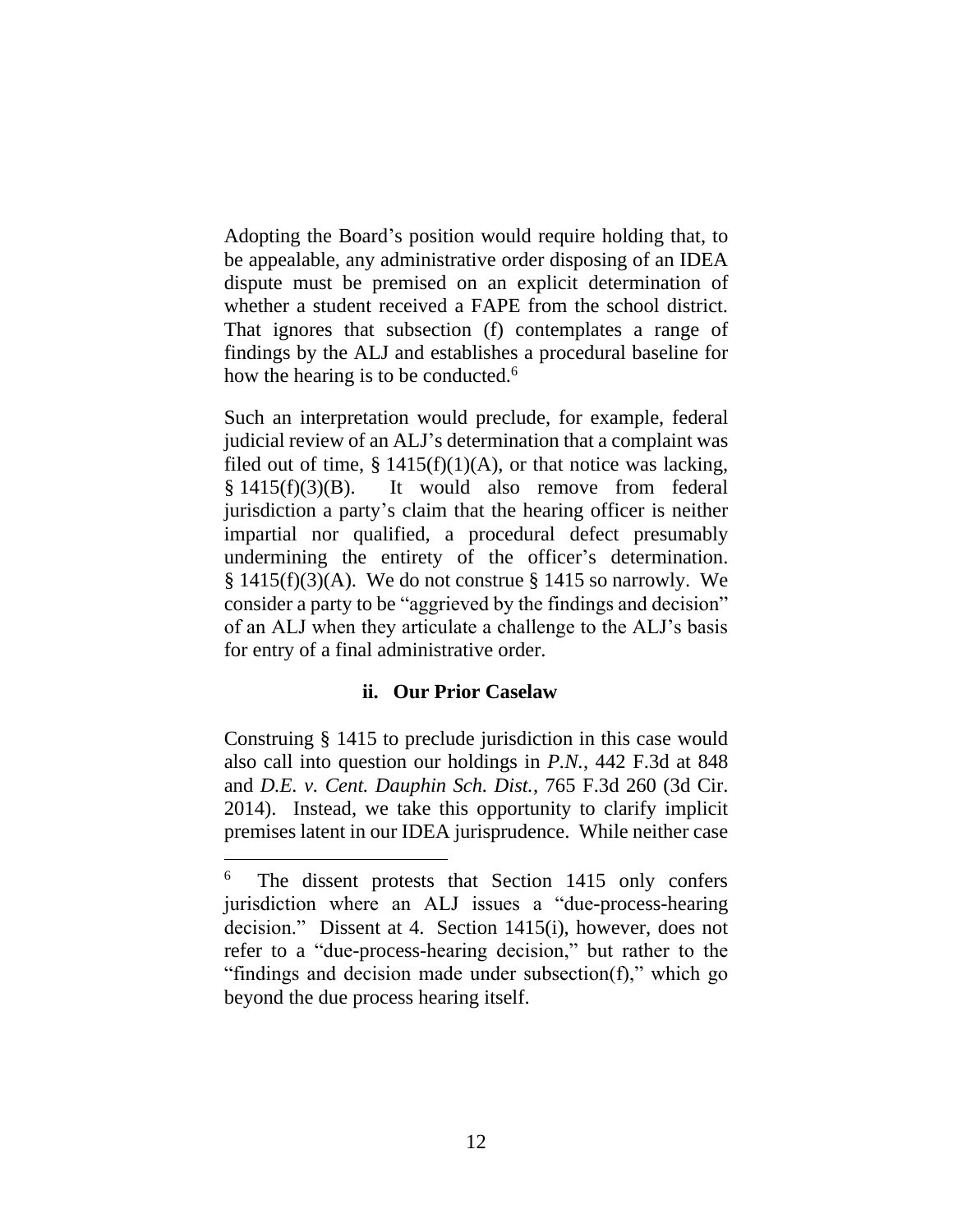squarely addresses the jurisdictional question presented in this case, they jointly suggest that jurisdiction arises under § 1415 when an administrative order disposing of an IDEA claim is the subject of a complaint.

In *P.N.*, we considered whether prevailing party status could attach to plaintiffs whose administrative proceedings in an IDEA dispute were terminated by a settlement agreement embodied in a consent order. *See* 442 F.3d at 850-52. The parties in that case entered into two separate settlement agreements addressing plaintiffs' complaint after P.N. was suspended from school following an outburst. *See id.* at 850- 51. Each agreement was reflected in a consent order, the second indicating that the order was a final decision of the ALJ. *See id.* at 851. Before the district court, plaintiffs sought attorney's fees as a prevailing party pursuant to the IDEA. *See id.* The district court entered judgment in favor of the school district and denied attorney's fees. *See id.* at 852.

We concluded that an administrative consent order could satisfy the requirements imposed by *Buckhannon Bd. and Home Care, Inc. v. West Va. Dept. of Health and Hum. Res.*, 532 U.S. 598 (2001), for the recovery of attorney's fees in a federally created action. *See id.* at 854-55.<sup>7</sup> We reasoned that

<sup>7</sup> A "stipulated settlement" confers prevailing party status when it "(1) contain[s] mandatory language, (2) [is] entitled 'Order,' (3) [bears] the signature of the District Court judge, not the parties' counsel, and (4) provide<sup>[s]</sup> for judicial enforcement." *John T. ex rel. Paul T. v. Del. Cnty. Intermediate Unit*, 318 F.3d 545, 558 (3d Cir. 2003) (citing *Truesdell v. Phila. Hous. Auth.*, 290 F.3d 159, 165 (3d Cir. 2002)). While administrative orders incorporating settlements do not bear a District Court judge's signature, we explained in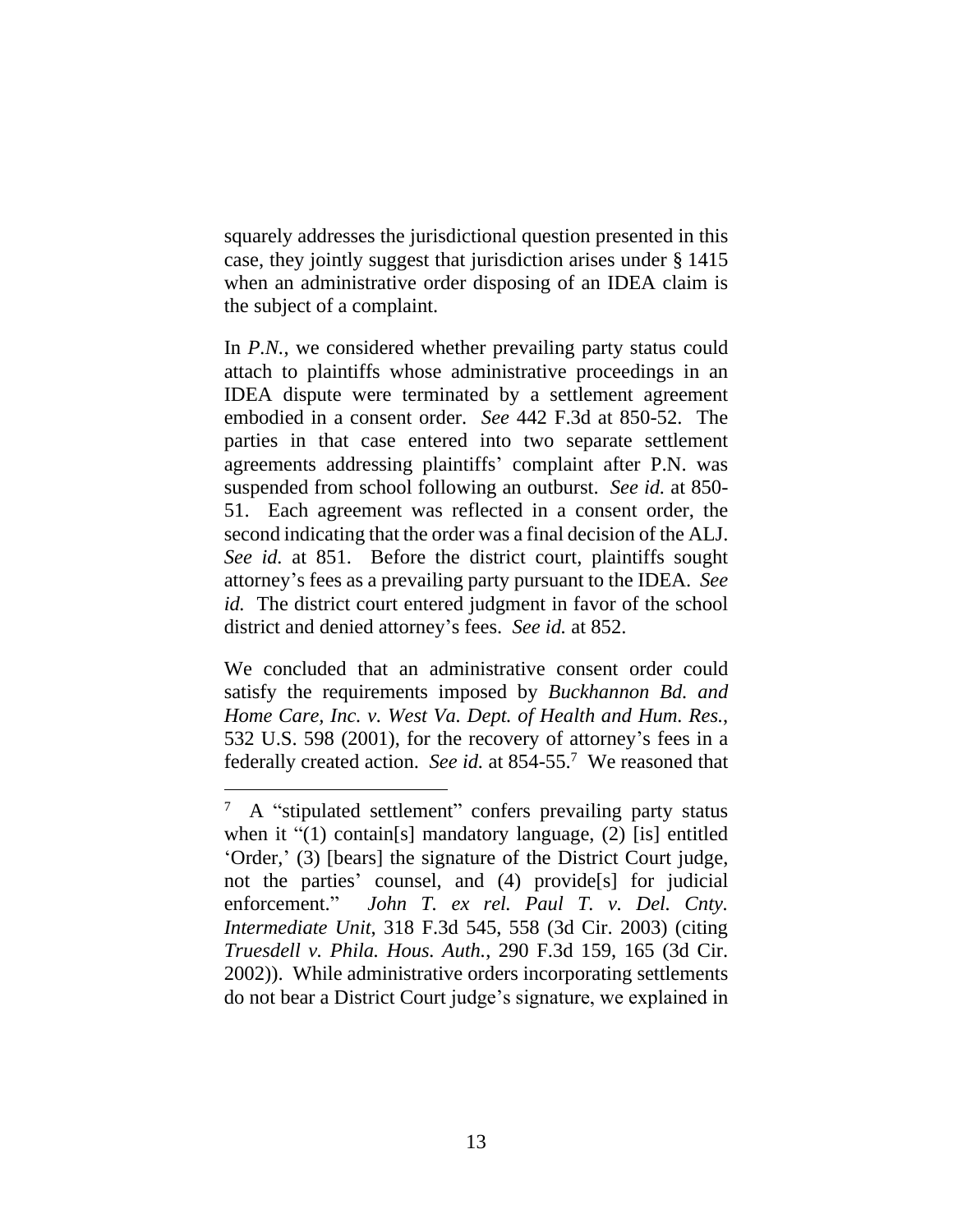"settlement of an administrative proceeding is the equivalent of an administrative decree on the merits where, as here, the parties' obligation to comply with the terms of the settlement agreement has been made part of the order of dismissal." *Id.* at 854. We recognized that the settlement agreement in that case was accordingly "judicially enforceable" because the "consent orders entered . . . were enforceable through an action under 42 U.S.C. § 1983 . . . ." *Id.*

Our statement that there was an avenue for judicial enforcement pursuant to § 1983 confirmed the district court's conclusion in that case that the consent order was enforceable under § 1983, and comported with our then-existing caselaw. *See W.B. v. Matula*, 67 F.3d 484, 494 (3d Cir. 1995). Subsequently, in *A.W. v. Jersey City Pub. Schs.*, 486 F.3d 791, 803 (3d Cir. 2007) (en banc), we held that § 1983 was not an appropriate vehicle for vindicating rights guaranteed by the IDEA, partially abrogating *W.B.*

Then, in *D.E.*, we considered a federal court's ability to hear an IDEA appeal from a party that received a favorable administrative determination ignored by the school district. 765 F.3d at 274. Plaintiffs in that case obtained an administrative order following a due process hearing directing the school district to remediate its failure to provide D.E. a FAPE. *See id.* at 266-67. No administrative appeal was taken and the district's failure to comply with the ALJ's final order was the basis for plaintiffs' action for compensatory damages in the district court. *See id.* at 267. The district court dismissed

*P.N.* that "administrative *imprimatur*" was sufficient to confer prevailing party status under *Buckhannon*. 442 F.3d at 854 (citing *A.R. ex rel R.V. v. New York City Dept. of Educ.*, 407 F.3d 65, 76 (2d Cir. 2005)).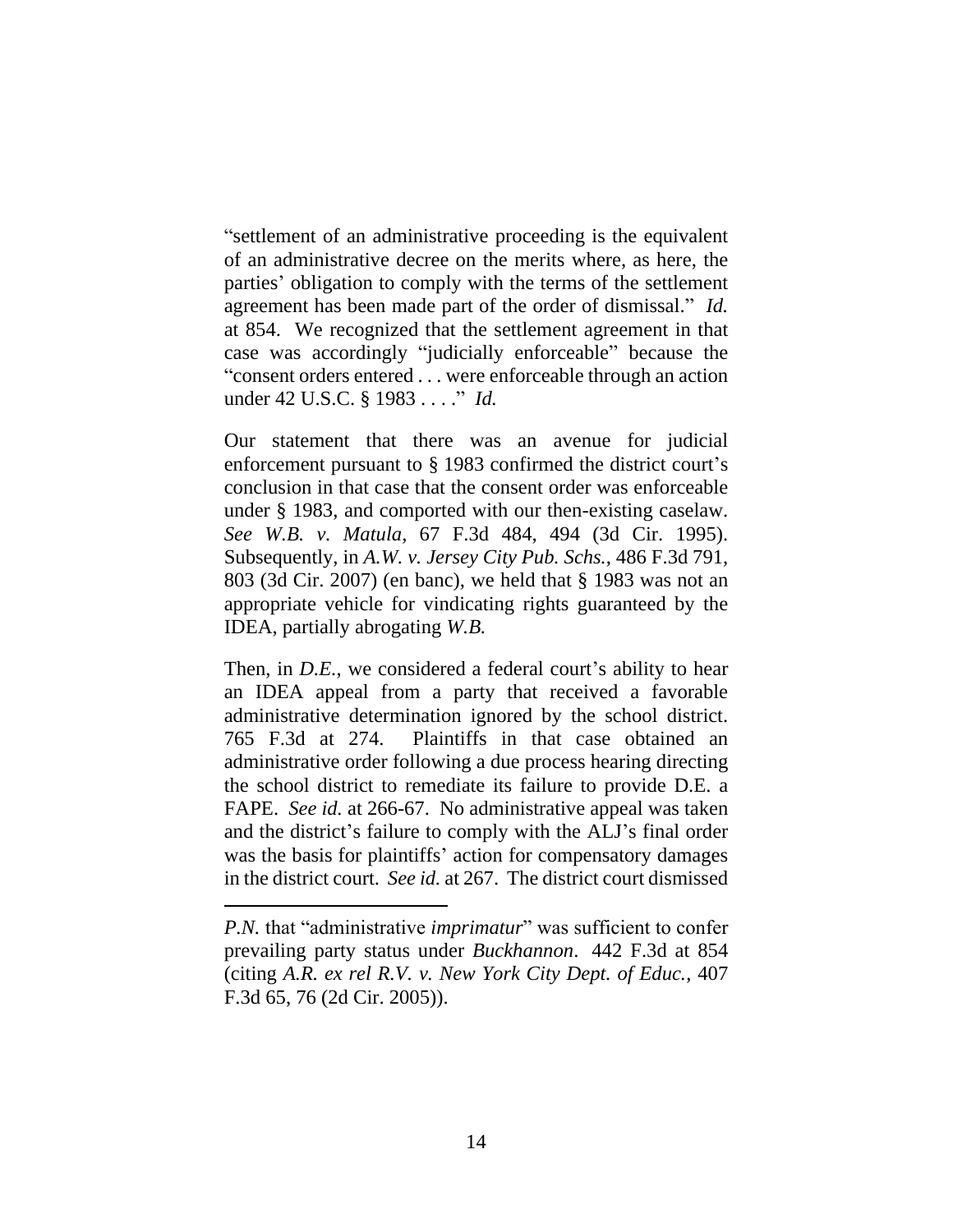the IDEA claims on the grounds that, among other things, there was a failure of the parents to administratively exhaust those claims. *See id.*

We held that parties in plaintiffs' position "may properly pursue such claims in [federal] court." *Id.* at 278. Our holding was premised on our determination that plaintiffs in that case, though victorious below, were "'aggrieved by the findings and decision' of the administrative proceedings," and accordingly were entitled to "bring a civil action in state or federal court" to challenge the determination pursuant to  $\S 1415(i)(2)$ , because no other options for enforcement of the order were available to them. *Id.* at 276.

*D.E.* acknowledges a right to enforce administrative orders in IDEA cases in a district court. *P.N.* acknowledges that an administrative consent order may satisfy the IDEA's attorney fees' shifting provision if it is judicially enforceable. While our holding in *P.N.* reflected that such orders were judicially enforceable pursuant to § 1983, our subsequent case law clarifies that the appropriate statute under which enforcement should be sought by a victorious party in an administrative proceeding is § 1415. *See D.E.*, 765 F.3d at 278; *A.W.*, 486 F.3d at 803.

Unlike *D.E.*, where the jurisdictional inquiry was complicated by whether a party was "aggrieved" within the meaning of  $\S$  1415(i)(2) when they, for lack of a better term, won below, the facts here present no such quandary. If a party that prevailed before an ALJ may enforce a settlement agreement embodied in an administrative consent order as an "aggrieved party" under  $\S 1415(i)(2)$ , then a party seeking to challenge such an order as improperly entered must likewise be able to bring their challenge in federal court.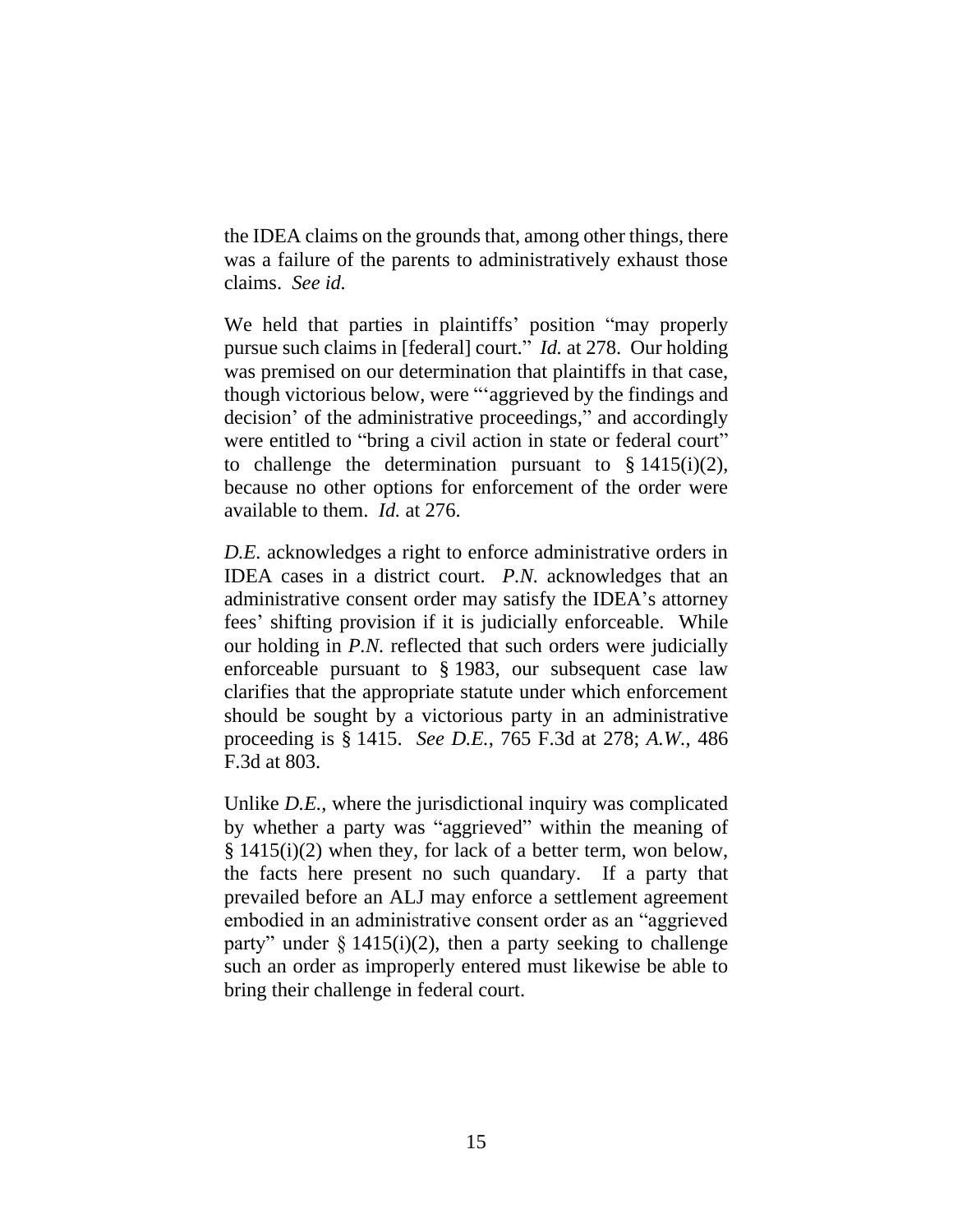To the extent that Appellants' complaint challenges the basis for the ALJ's final order, we hold that it is an appealable order from which jurisdiction is properly taken in the District Court pursuant to 20 U.S.C § 1415(i) and 28 U.S.C. § 1331. To the extent that the remainder of Appellants' claims address the validity of the settlement agreement on the basis of New Jersey contract law, we leave it to the District Court in the exercise of its discretion to consider in the first instance whether supplemental jurisdiction is appropriately taken to resolve that matter pursuant to 28 U.S.C. § 1367.

### **IV. CONCLUSION**

For the foregoing reasons, we will reverse the order of the District Court and remand the matter for consideration of the merits consistent with this opinion.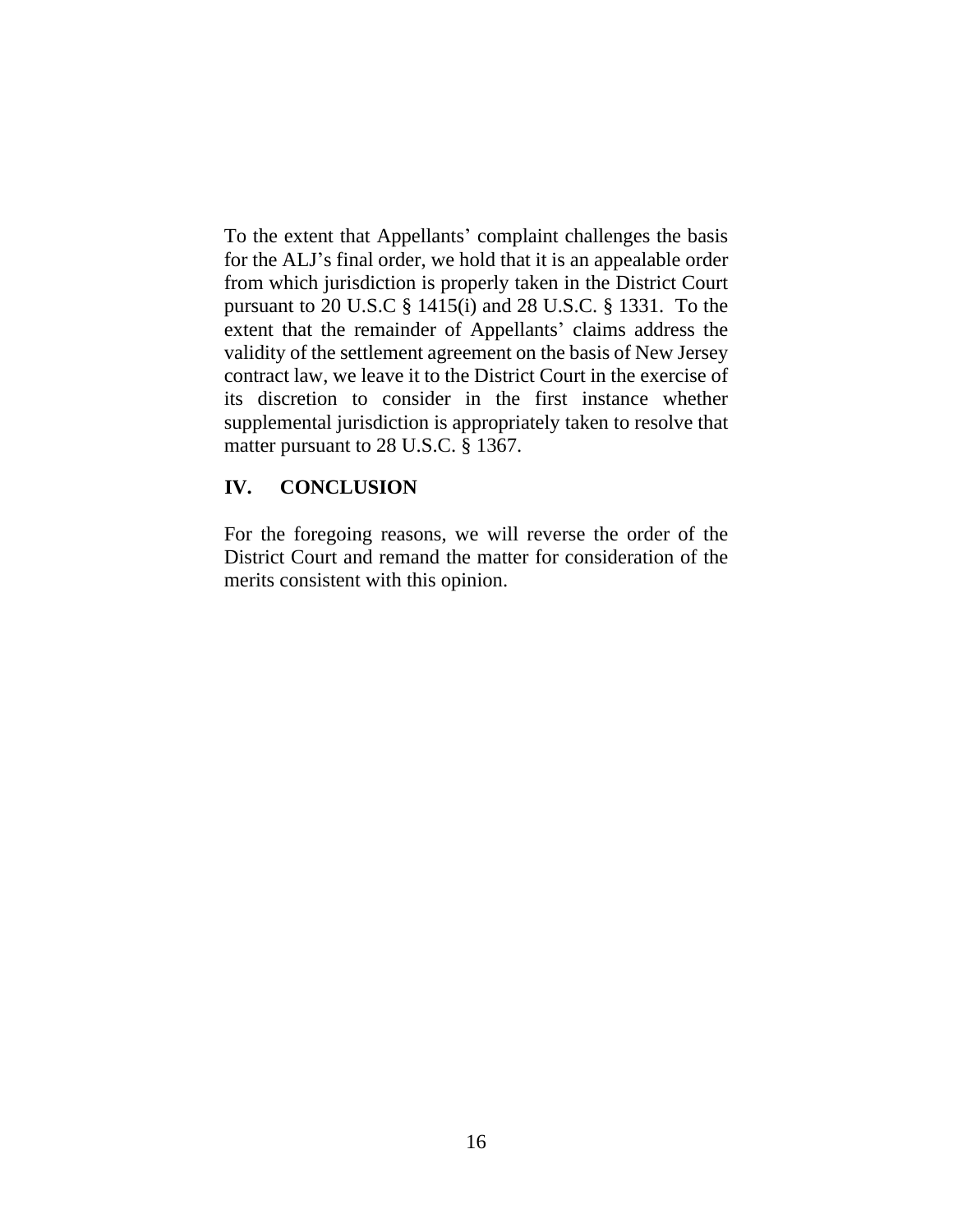#### *G.W. v. Ringwood Board of Education*, No. 20-3552 PHIPPS, *Circuit Judge*, dissenting

The Individuals with Disabilities Education Act ('IDEA') provides certain discrete causes of action that may be litigated in federal court. The statute, however, does not create a federal cause of action to challenge every decision related to a disabled child's education. Yet today the Majority Opinion announces an expansive new principle, akin to a final-order rule for decisions by state hearing officers: federal courts have jurisdiction over any ruling by a state hearing officer that resolves a formal complaint against a school district for violating the IDEA. Applying that principle, the Majority Opinion concludes that parents of a child with disabilities may challenge in federal court a state hearing officer's decision that they voluntarily entered a settlement agreement with a school district relating to their child's education. I respectfully dissent from that novel outcome, which no other court has ever reached, because the parents' claim sounds in state law and the text of the IDEA contains no clear statement authorizing such a federal cause of action. Thus, while the parents may seek to redress their grievance in state court, they may not proceed in federal court.

The IDEA does not confer broad power on federal courts to micromanage every dispute related to the education of children with disabilities. And nowhere does the statute provide a federal cause of action to challenge the voluntariness of a settlement agreement. Rather, the IDEA provides five discrete causes of action that may be brought in federal court.<sup>1</sup> Four of

 $1$  Those five causes of action are (1) to enforce a settlement agreement resolved through the mediation process, *see*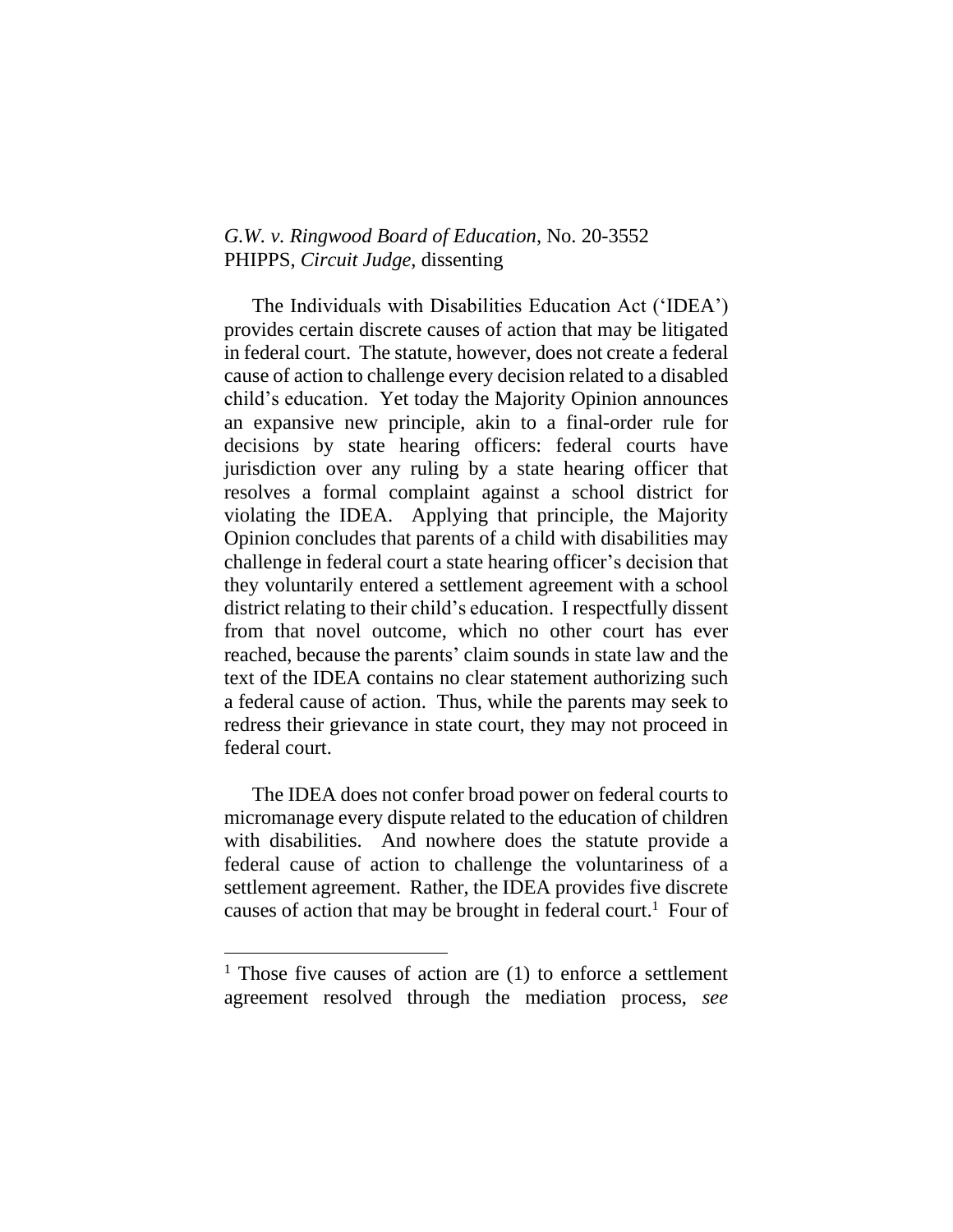those are not relevant to this case.<sup>2</sup> To permit this suit, the Majority Opinion relies on the remaining cause of action, which permits challenges to certain decisions and findings made by a hearing officer following a due process hearing. *See* 20 U.S.C. § 1415(f)(3)(E), (i)(2)(A).

A due process hearing is an impartial state- or local-level administrative adjudicatory process designed to resolve a due process complaint. *See* 20 U.S.C. § 1415(f)(1)(A); 34 C.F.R. § 300.511(a); *see generally* 2 Ronna Greff Schneider & Phyllis

<sup>20</sup> U.S.C. § 1415(e)(2)(F)(iii); (2) to enforce a settlement agreement entered at a resolution meeting before the due process hearing, *see id.*  $\S 1415(f)(1)(B)(iii)(II);$  (3) to challenge a hearing officer's findings and decision related to a child's placement in an alternative educational setting, *see id.*   $§ 1415(i)(2)(A), (k); (4)$  to challenge the findings and decision by a state educational agency on administrative appeal, *see id. see id.* § 1415(i)(2)(A), (i)(1)(A)–(B); and (5) to challenge a hearing officer's findings and decision from a due process hearing; *see id.* § 1415(i)(2)(A), (f). The IDEA also authorizes reasonable attorney's fees for prevailing parties in the causes of action that it creates. *See id.* § 1415(i)(3)(B).

<sup>2</sup> This case does not qualify for first two causes of action because it seeks to set aside a settlement agreement, not to enforce one. It likewise does not implicate the third cause of action because the parents do not challenge findings and decisions regarding placement in an alternative educational setting. Nor does this case implicate the fourth causes of action for administrative appeals as New Jersey provides only one tier of administrative review, *see* N.J. Admin. Code § 6A:14-  $2.7(v)$ .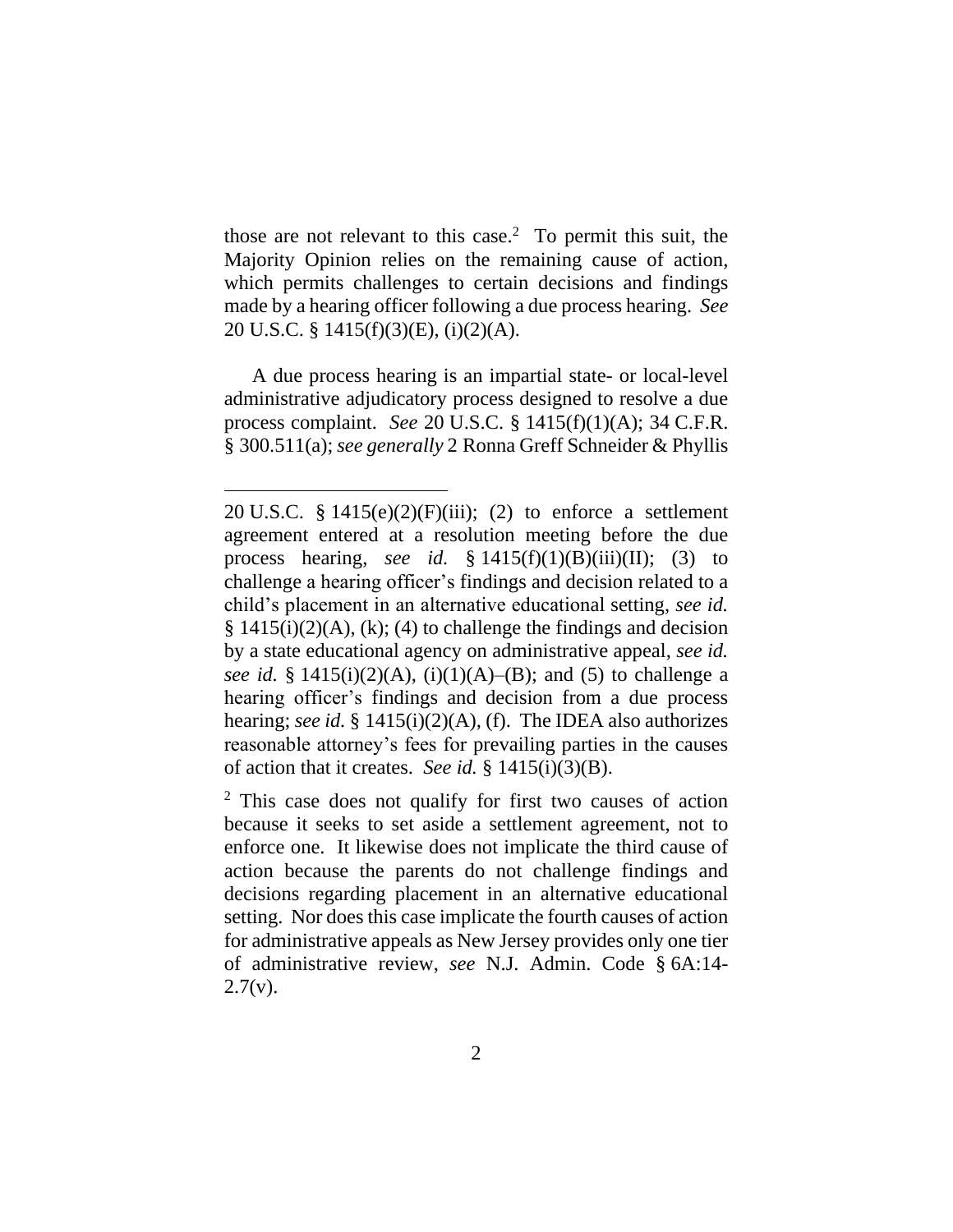E. Brown, *Education Law: First Amendment, Due Process and Discrimination Litigation* § 6:9 (Oct. 2019 update); Charles J. Russo & Ralph D. Mawdsley, *Education Law* § 5.07 (2021). Through such a complaint, a person may claim that a school district violated its obligations regarding "the identification, evaluation, or educational placement" of a child with disabilities or otherwise failed to provide a free appropriate public education to that child. 20 U.S.C. § 1415(b)(6)(A); *see* 34 C.F.R. § 300.507(a); *see also* 20 U.S.C. § 1415(b)(7)(A), (f)(1)(A); *Batchelor v. Rose Tree Media Sch. Dist.*, 759 F.3d 266, 272 (3d Cir. 2014). Only the grievances presented in the due process complaint may be adjudicated at a due process hearing. *See* 20 U.S.C. § 1415(f)(3)(B); *see also* 34 C.F.R. § 300.511(d).

A hearing officer may resolve a due process hearing in one of two ways. The first is through a decision made on "substantive grounds" as to "whether the child received a free appropriate public education." 20 U.S.C.  $\S$  1415(f)(3)(E)(i); *see also* 34 C.F.R. § 300.513(a)(1). Alternatively, the hearing officer may issue a decision based on findings of "procedural inadequacies" that "impeded the child's right to a free appropriate public education," "significantly impeded the parents' opportunity to participate in the decisionmaking process" for their child's education, or "caused a deprivation of educational benefits." 20 U.S.C. § 1415(f)(3)(E)(ii); *see also* 34 C.F.R. § 300.513(a)(2). Only after a hearing officer issues a decision resolving a due process hearing through one of those two means does such decision become reviewable in federal court. *See* 20 U.S.C. § 1415(f)(3)(E)(i), (ii); *see also M.M. v. Lafayette Sch. Dist.*, 681 F.3d 1082, 1090 (9th Cir. 2012) (upholding the dismissal of an action challenging an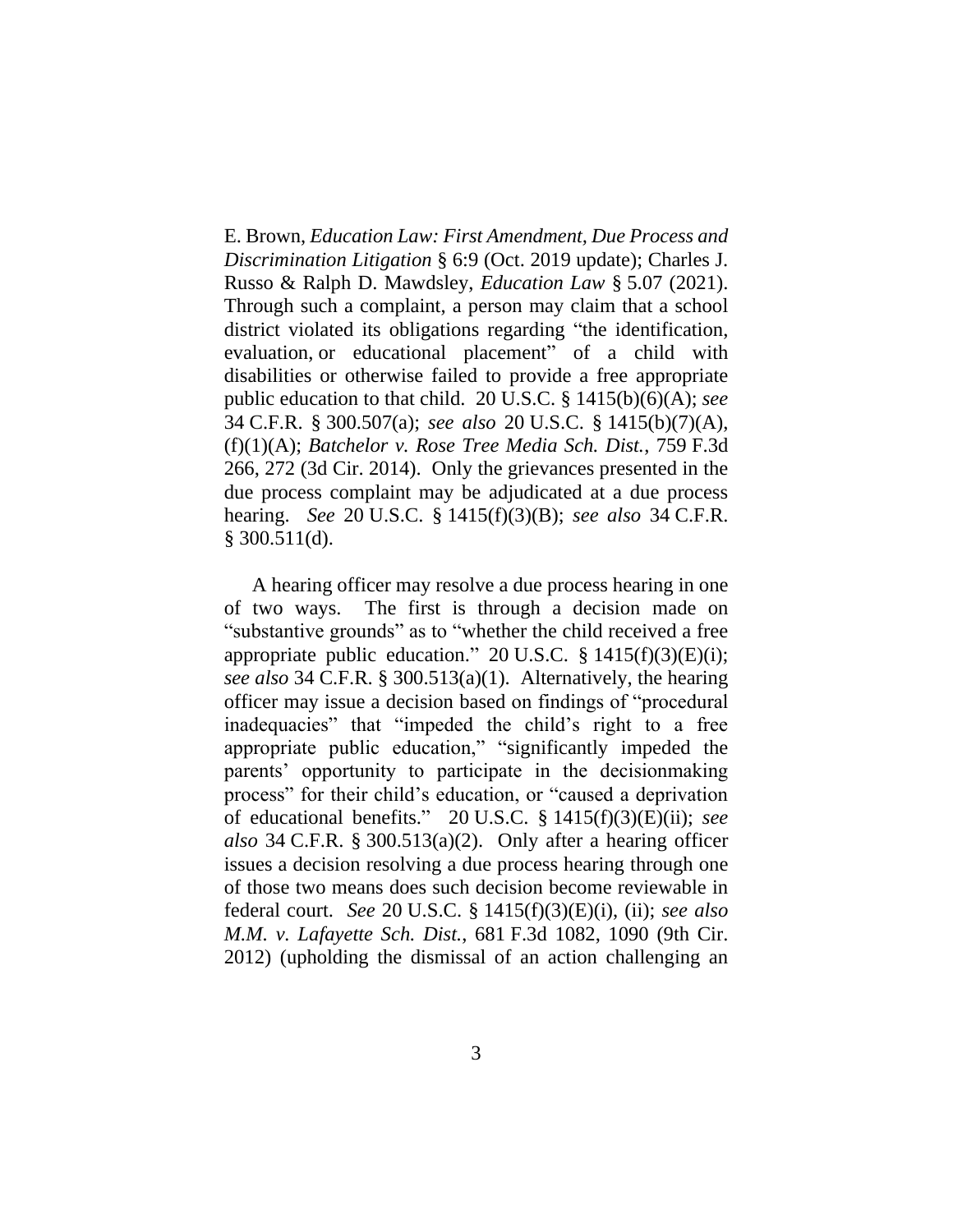interlocutory ruling as premature since the action was commenced before a due process hearing had been completed).

Under these principles, the parents cannot bring a federal cause of action. The hearing officer did not conduct a due process hearing, and thus could not have issued a due-processhearing decision. Instead, the hearing officer oversaw settlement discussions. Through that process, the parties signed a settlement agreement, which the hearing officer determined was voluntary. But that decision was not made on substantive grounds related to the child's education. Likewise, that decision was not premised on a procedural inadequacy related to the provision of educational services or benefits. Rather, the hearing officer's decision was based on the voluntariness of the parents' consent. Thus, the IDEA does not create a federal cause of action to challenge the hearing officer's decision.

The Majority Opinion reaches a different conclusion. In doing so, it looks to caselaw for guidance, but it admits that precedent does not "squarely address[ ] the jurisdictional question presented in this case." Its best support comes from two cases, *P.N. v. Clementon Board of Education*, 442 F.3d 848 (3d Cir. 2006), and *D.E. v. Central Dauphin School District*, 765 F.3d 260 (3d Cir. 2014). Reading those together, the Majority Opinion discerns an "implicit premise[ ] latent in our IDEA jurisprudence," which is that "jurisdiction arises under § 1415 when an administrative order disposing of an IDEA claim is the subject of a complaint." In essence, the Majority Opinion reduces the textual limitations on the IDEA's due-process-hearing cause of action to a final-order requirement, similar to the one found in 28 U.S.C. § 1291, so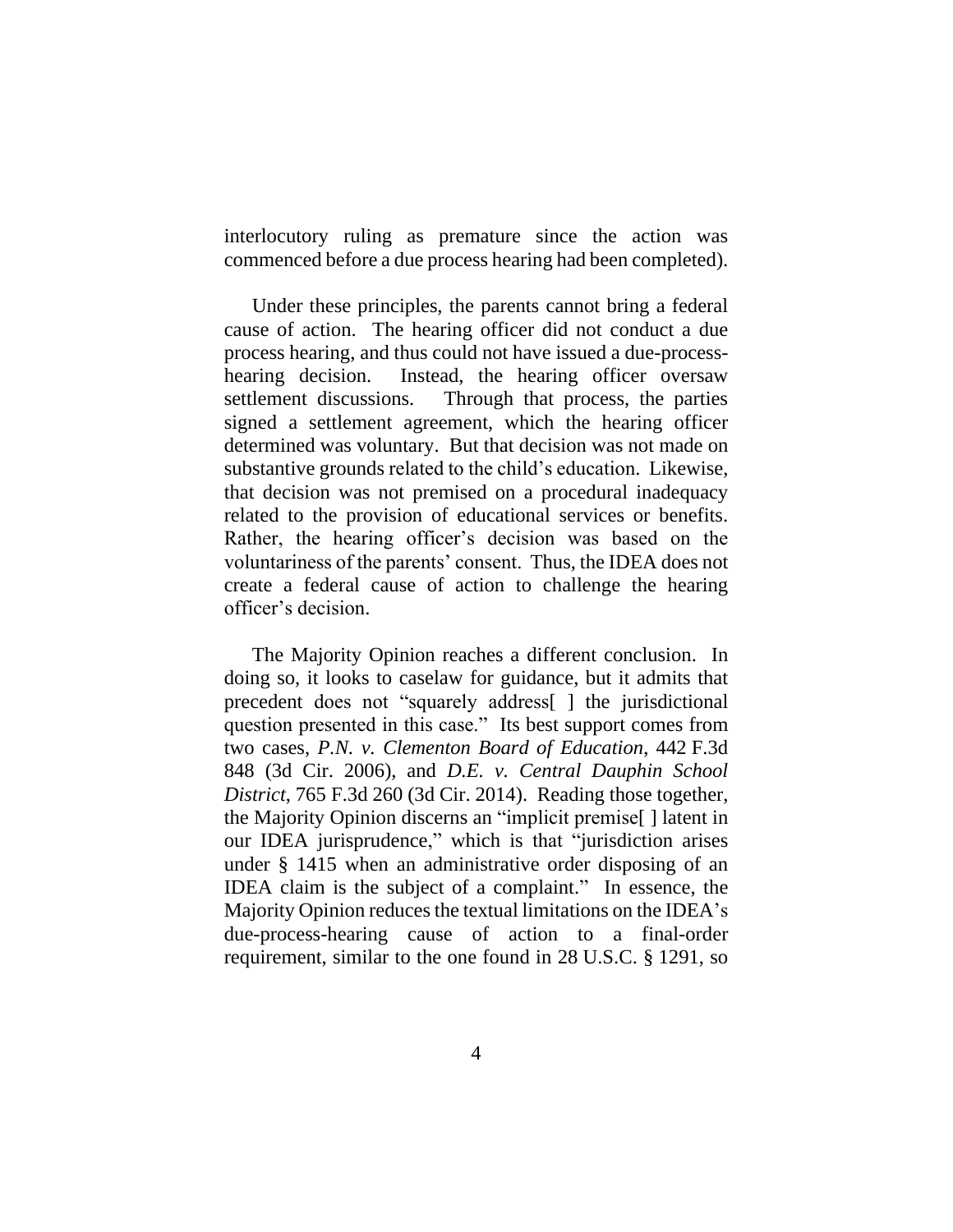that *any* final order of a hearing officer may be disputed in federal court.

That result has no grounding in statutory text. Yet, as Spending Clause legislation, the IDEA can impose liability only through a clear statement in legislation. *See Arlington Cent. Sch. Dist. Bd. of Educ. v. Murphy*, 548 U.S. 291, 295–96 (2006); *see generally Pennhurst State Sch. & Hosp. v. Halderman*, 451 U.S. 1, 17 (1981) (requiring Congress to "speak with a clear voice" so that it "unambiguously" states any "condition on the grant of federal moneys" in statutory text). The Majority Opinion is unable to identify a clear statement in the IDEA that subjects school districts to suit in federal court for *any* final decision issued by a hearing officer at (or outside of) a due process hearing. The text of the IDEA similarly lacks a clear statement subjecting school districts to suit in federal court based on a hearing officer's allegedly mistaken conclusion regarding the voluntariness of a settlement agreement.

To support its outcome, the Majority Opinion references this Circuit's en banc holding that the IDEA creates a comprehensive remedial scheme. *See A.W. v. Jersey City Pub. Schs.*, 486 F.3d 791 (3d Cir. 2007) (en banc). But that does not mean that the IDEA permits every remedy conceivably needed to redress its potential misadministration. To the contrary, after concluding that the IDEA created a comprehensive remedial scheme, this Circuit foreclosed claims that were not grounded in the IDEA's plain text. *See id.* at 802–03 (disallowing § 1983 claims premised on violations of the IDEA because the IDEA provides a comprehensive remedial scheme). The same principle operates here: the IDEA is comprehensive and remedial, but not boundless, and the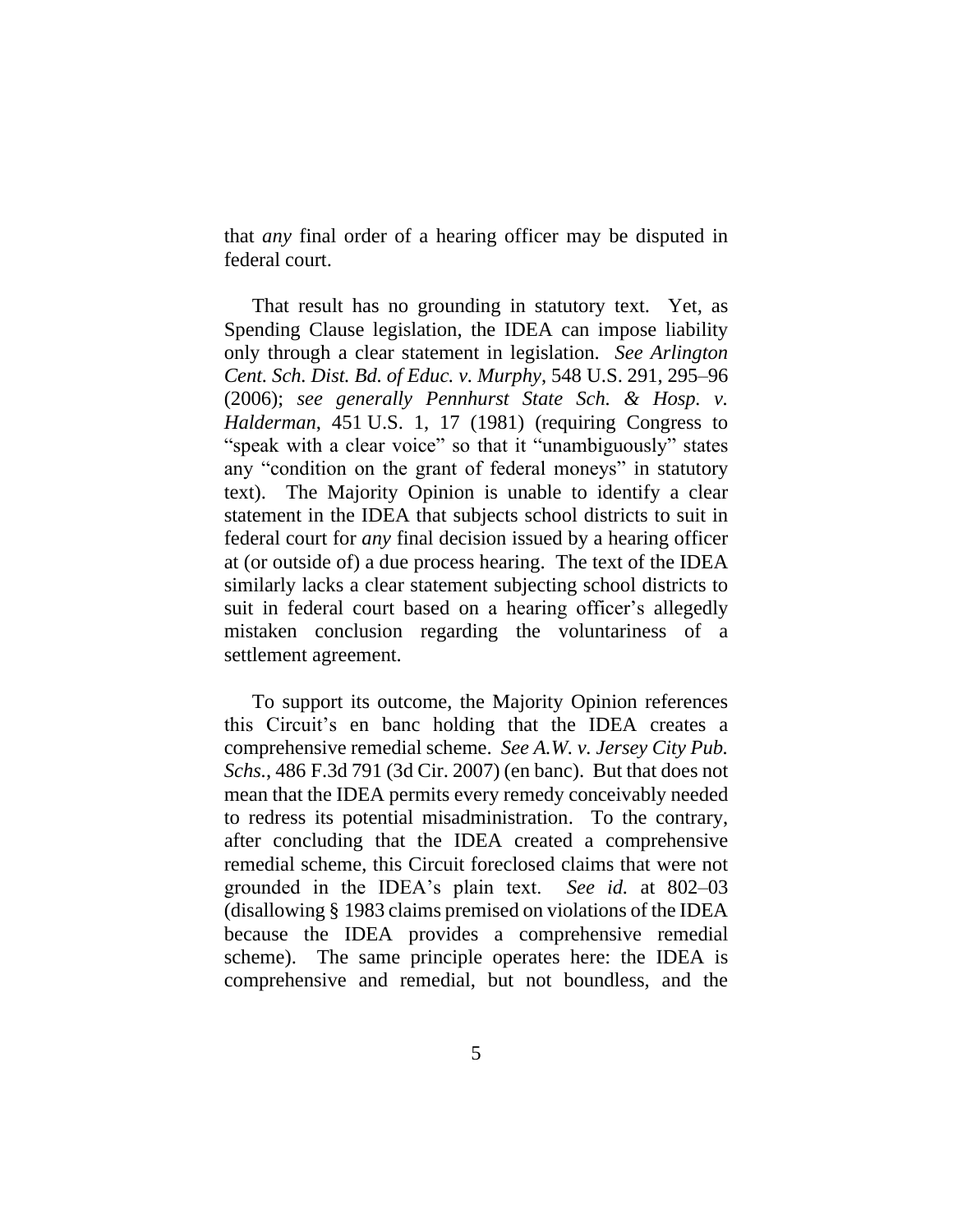omission of a specific cause of action indicates that Congress did not intend such a claim. *See Wilkie v. Robbins*, 551 U.S. 537, 562 (2007) ("'Congress is in a far better position than a court to evaluate the impact of a new species of litigation' against those who act on the public's behalf." (quoting *Bush v. Lucas*, 462 U.S. 367, 389 (1983))).

Under these circumstances, without a federal cause of action, the parents may not proceed in federal court. The IDEA confers federal jurisdiction only for the causes of action that it creates. *See* 20 U.S.C. § 1415(i)(3)(A) ("The district courts of the United States shall have jurisdiction of actions brought under this section without regard to the amount in controversy."). Nor can the parents proceed under the federalquestion statute. *See* 28 U.S.C. § 1331 (conferring jurisdiction on federal courts over "all civil actions arising under the Constitution, laws, or treaties of the United States"). To do so without a federal cause of action, the parents would need to demonstrate that their "state-law claims . . . implicate significant federal issues." *Grable & Sons Metal Prods., Inc. v. Darue Eng'g & Mfg.*, 545 U.S. 308, 312 (2005). But they cannot make such a showing for their claim that the settlement agreement "was procured through duress and coercion" and lacked valid consent. Compl., at 11–12 ¶¶ 88–90 (JA39–40). That is so because duress, coercion, and invalid consent are classic state-law defenses to contract formation.<sup>3</sup> And in the

<sup>3</sup> *See In re Remicade (Direct Purchaser) Antitrust Litig.*, 938 F.3d 515, 522 (3d Cir. 2019) (noting that duress is a "generally applicable" contract defense (quoting *AT&T Mobility LLC v. Concepcion*, 563 U.S. 333, 339 (2011)); *Agathos v. Starlite Motel*, 977 F.2d 1500, 1506 (3d Cir. 1992) (recognizing coercion as a defense that "ordinarily makes a